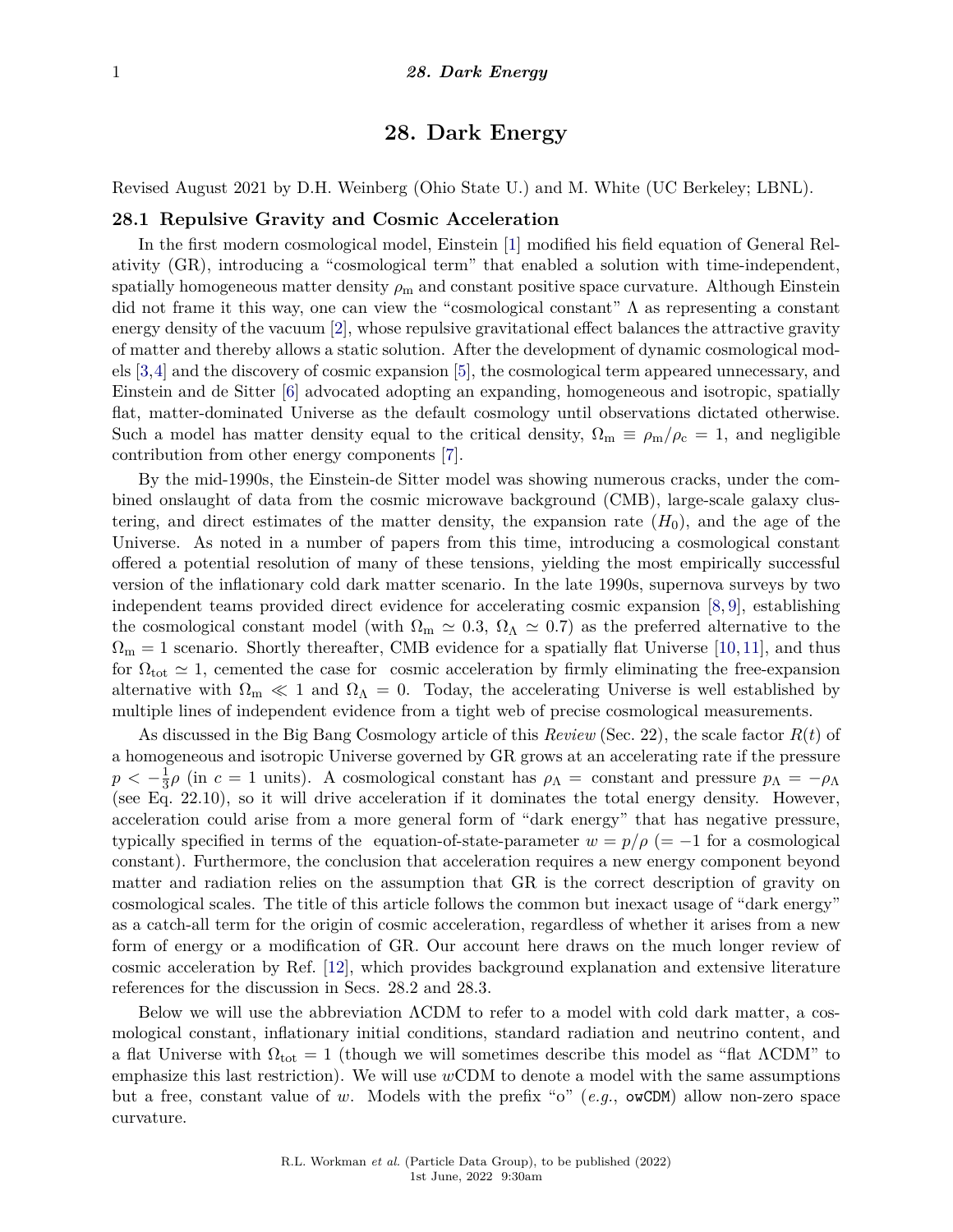### **28.2 Theories of Cosmic Acceleration**

# **28.2.1** *Dark Energy or Modified Gravity?*

A cosmological constant is the mathematically simplest, and perhaps the physically simplest, theoretical explanation for the accelerating Universe. The problem is explaining its unnaturally small magnitude, as discussed in Sec. 22.4.7of this *Review*. An alternative (which still requires finding a way to make the cosmological constant zero or at least negligibly small) is that the accelerating cosmic expansion is driven by a new form of energy such as a scalar field [\[13\]](#page-17-5) with potential  $V(\phi)$ . The energy density and pressure of the field  $\phi(\mathbf{x})$  take the same forms as for inflationary scalar fields, given in Eq. (22.52) of the Big Bang Cosmology article. In the limit that 1  $\frac{1}{2}\dot{\phi}^2 \ll |V(\phi)|$ , the scalar field acts like a cosmological constant, with  $p_{\phi} \simeq -\rho_{\phi}$ . In this scenario, today's cosmic acceleration is closely akin to the epoch of inflation, but with radically different energy and timescale.

More generally, the value of  $w = p_{\phi}/\rho_{\phi}$  in scalar field models evolves with time in a way that depends on  $V(\phi)$  and on the initial conditions  $(\phi_i, \dot{\phi}_i)$ ; some forms of  $V(\phi)$  have attractor solutions in which the late-time behavior is insensitive to initial values. Many forms of time evolution are possible, including ones where *w* is approximately constant and broad classes where *w* "freezes" towards or "thaws" away from  $w = -1$ , with the transition occurring when the field comes to dominate the total energy budget. If  $\rho_{\phi}$  is even approximately constant, then it becomes dynamically insignificant at high redshift, because the matter density scales as  $\rho_m \propto (1+z)^3$ . "Early dark energy" models are ones in which  $\rho_{\phi}$  is a small but not negligible fraction (*e.g.*, a few percent) of the total energy throughout the matter- and radiation-dominated eras, tracking the dominant component before itself coming to dominate at low redshift.

Instead of introducing a new energy component, one can attempt to modify gravity in a way that leads to accelerated expansion [\[14\]](#page-17-6). One option is to replace the Ricci scalar  $\mathcal R$  with a function  $\mathcal{R} + f(\mathcal{R})$  in the gravitational action [\[15\]](#page-17-7). Other changes can be more radical, such as introducing extra dimensions and allowing gravitons to "leak" off the brane that represents the observable Universe (the "DGP" model [\[16\]](#page-17-8)). The DGP example has inspired a more general class of "galileon" and massive gravity models. Constructing viable modified gravity models is challenging, in part because it is easy to introduce theoretical inconsistencies (such as "ghost" fields with negative kinetic energy), but above all because GR is a theory with many high-precision empirical successes on solar system scales [\[17\]](#page-17-9). Modified gravity models typically invoke screening mechanisms that force model predictions to approach those of GR in regions of high density or strong gravitational potential. Screening offers potentially distinctive signatures, as the strength of gravity (*i.e.*, the effective value of *G*N) can vary by order unity in environments with different gravitational potentials.

More generally, one can search for signatures of modified gravity by comparing the history of cosmic structure growth to the history of cosmic expansion. Within GR, these two are linked by a consistency relation, as described below (Eq. (28.2)). Modifying gravity can change the predicted rate of structure growth, and it can make the growth rate dependent on scale or environment. In some circumstances, modifying gravity alters the combinations of potentials responsible for gravitational lensing and the dynamics of non-relativistic tracers (such as galaxies or stars) in different ways (see Sec. 22.4.7 in this *Review*), leading to order unity mismatches between the masses of objects inferred from lensing and those inferred from dynamics in unscreened environments.

At present there are no fully realized and empirically viable modified gravity theories that explain the observed level of cosmic acceleration. The constraints on  $f(\mathcal{R})$  models now force them so close to GR that they cannot produce acceleration without introducing a separate dark energy component [\[18\]](#page-17-10). The DGP model is empirically ruled out by several tests, including the expansion history, the integrated Sachs-Wolfe effect, and redshift-space distortion measurements of the struc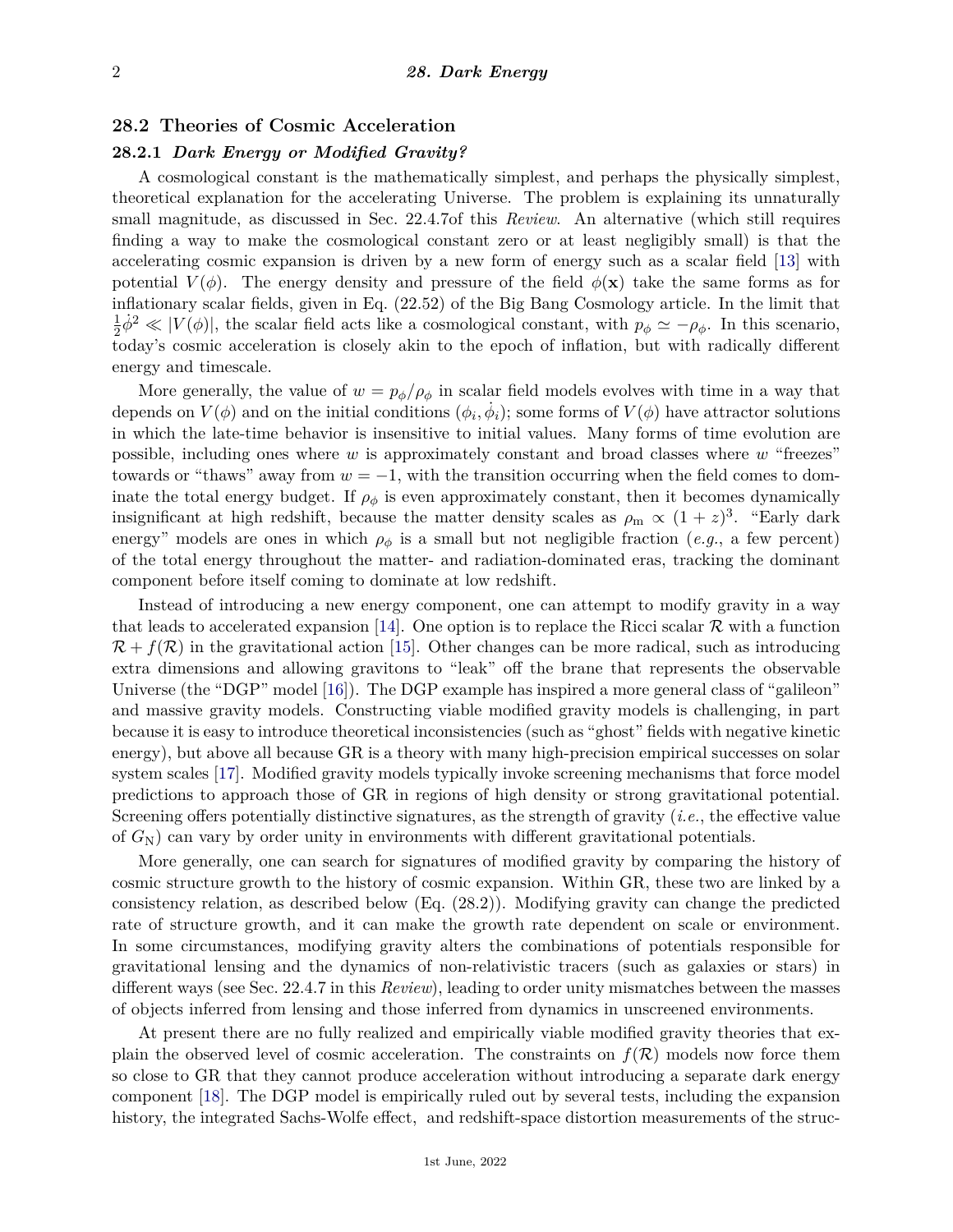ture growth rate [\[19\]](#page-17-11). The near-simultaneous arrival of gravitational waves and electromagnetic signals from the neutron star merger event GW170817, which shows that gravitational waves travel at almost exactly the speed of light, is a further strong constraint on modified gravity theories [\[20\]](#page-17-12). The elimination of models should be considered an important success of the program to empirically test theories of cosmic acceleration. However, it is worth recalling that there was no fully realized gravitational explanation for the precession of Mercury's orbit prior to the completion of GR in 1915, and the fact that no complete and viable modified gravity theory exists today does not mean that one will not arise in the future. In the meantime, we can continue empirical investigations that can tighten restrictions on such theories or perhaps point towards the gravitational sector as the origin of accelerating expansion.

### **28.2.2** *Expansion History and Growth of Structure*

The main line of empirical attack on dark energy is to measure the history of cosmic expansion and the history of matter clustering with the greatest achievable precision over a wide range of redshift. Within GR, the expansion rate  $H(z)$  is governed by the Friedmann equation (see the articles on Big Bang Cosmology and Cosmological Parameters—Secs. 22 and 25 in this *Review*). For dark energy with an equation of state  $w(z)$ , the cosmological constant contribution to the expansion,  $\Omega_{\Lambda}$ , is replaced by a redshift-dependent contribution. The evolution of the dark energy density follows from Eq. (22.10),

$$
\Omega_{\rm de} \frac{\rho_{\rm de}(z)}{\rho_{\rm de}(z=0)} = \Omega_{\rm de} \exp\left[3\int_0^z [1+w(z')] \frac{dz'}{1+z'}\right] = \Omega_{\rm de}(1+z)^{3(1+w)},\tag{28.1}
$$

where the second equality holds for constant *w*. If  $\Omega_m$ ,  $\Omega_r$ , and the present value of  $\Omega_{\text{tot}}$  are known, then measuring  $H(z)$  pins down  $w(z)$ . (Note that  $\Omega_{de}$  is the same quantity denoted  $\Omega_{\rm v}$  in Sec. 22, but we have adopted the 'de' subscript to avoid implying that dark energy is necessarily a vacuum effect.)

While some observations can probe  $H(z)$  directly, others measure the distance-redshift relation. The basic relations between angular diameter distance or luminosity distance and  $H(z)$  are given in Ch. 22 —and these are generally unaltered in time-dependent dark energy or modified gravity models. For convenience, in later sections, we will sometimes refer to the comoving angular distance,  $D_{A,c}(z) = (1+z)D_{A}(z).$ 

In GR-based linear perturbation theory, the density contrast  $\delta(\mathbf{x}, t) \equiv \rho(\mathbf{x}, t)/\bar{\rho}(t) - 1$  of pressureless matter grows in proportion to the linear growth function  $G(t)$  (not to be confused with the gravitational constant  $G_N$ ), which follows the differential equation

$$
\ddot{G} + 2H(z)\dot{G} - \frac{3}{2}\Omega_{\rm m}H_0^2(1+z)^3G = 0.
$$
\n(28.2)

To a good approximation, the logarithmic derivative of *G*(*z*) is

$$
f(z) \equiv -\frac{d\ln G}{d\ln(1+z)} \simeq \left[\Omega_{\rm m}(1+z)^3 \frac{H_0^2}{H^2(z)}\right]^\gamma ,\qquad (28.3)
$$

where  $\gamma \simeq 0.55$  for relevant values of cosmological parameters [\[21\]](#page-17-13). In an  $\Omega_{\rm m} = 1$  Universe,  $G(z) \propto (1+z)^{-1}$ , but growth slows when  $\Omega_{\rm m}$  drops significantly below unity. One can integrate Eq. (28.3) to get an approximate integral relation between  $G(z)$  and  $H(z)$ , but the full (numerical) solution to Eq. (28.2) should be used for precision calculations. Even in the non-linear regime, the amplitude of clustering is determined mainly by  $G(z)$ , so observations of non-linear structure can be used to infer the linear  $G(z)$ , provided one has good theoretical modeling to relate the two.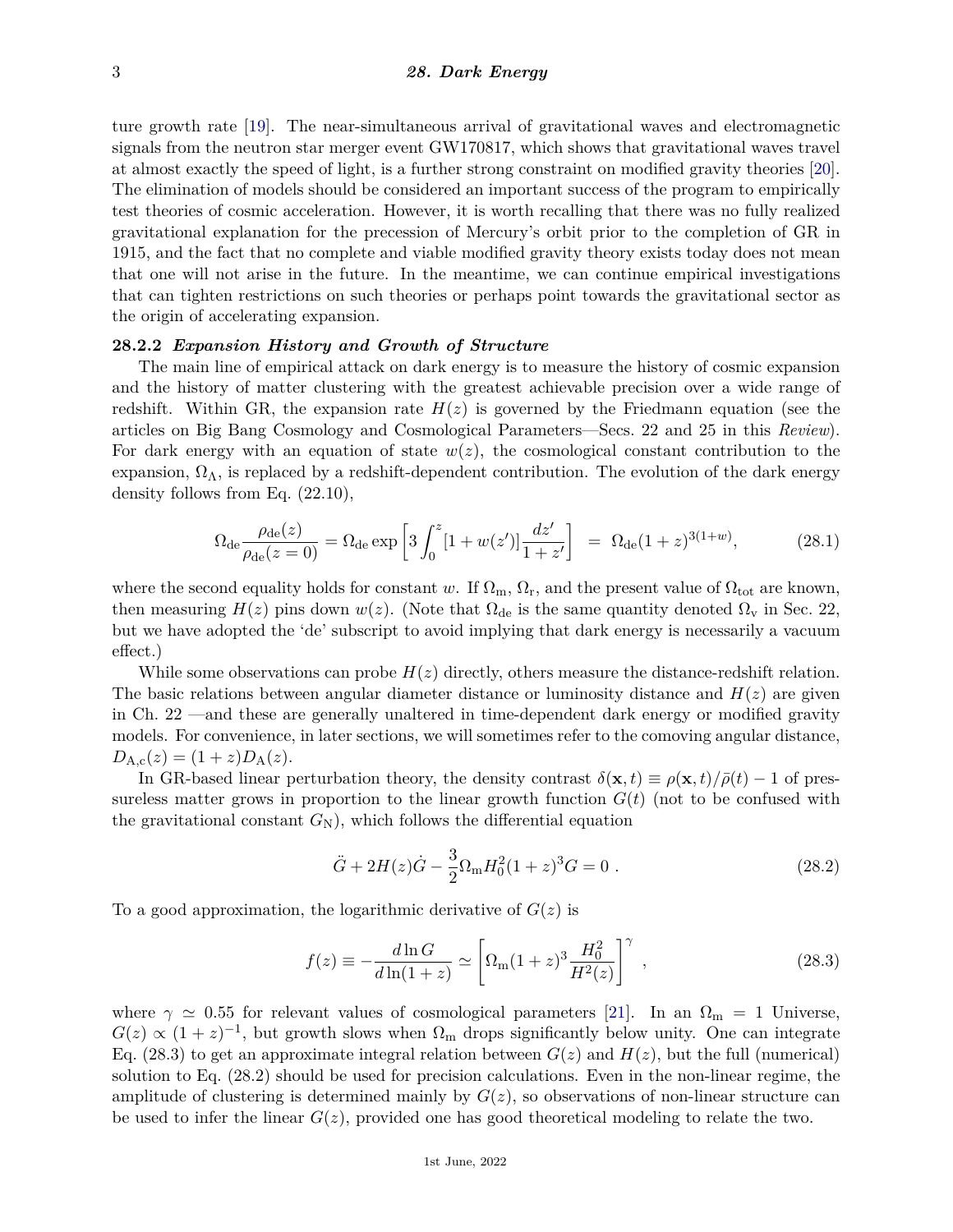### 4 *28. Dark Energy*

In modified gravity models the growth rate of gravitational clustering may differ from the GR prediction. A general strategy to test modified gravity, therefore, is to measure both the expansion history and the growth history to see whether they yield consistent results for  $H(z)$  or  $w(z)$ .

#### **28.2.3** *Parameters*

Constraining a general history of  $w(z)$  is nearly impossible, because the dark energy density, which affects  $H(z)$ , is given by an integral over  $w(z)$ , and distances and the growth factor involve a further integration over functions of  $H(z)$ . Oscillations in  $w(z)$  over a range  $\Delta z/(1+z) \ll 1$ are therefore extremely difficult to constrain. It has become conventional to phrase constraints or projected constraints on  $w(z)$  in terms of a linear evolution model,

$$
w(a) = w_0 + w_a(1 - a) = w_p + w_a(a_p - a),
$$
\n(28.4)

where  $a \equiv (1 + z)^{-1}$ ,  $w_0$  is the value of *w* at  $z = 0$ , and  $w_p$  is the value of *w* at a "pivot" redshift  $z_p \equiv a_p^{-1} - 1$ , where it is best constrained by a given set of experiments. For typical data combinations,  $z_p \simeq 0.5$ . This simple parameterization can provide a good approximation to the predictions of many physically motivated models for observables measured with percent-level precision. A widely used "Figure of Merit" (FoM) for dark energy experiments [\[22\]](#page-17-14) is the projected combination of errors  $[\sigma(w_p)\sigma(w_a)]^{-1}$ . Ambitious future experiments with 0*.*1–0*.*3% precision on observables can constrain richer descriptions of  $w(z)$ , which can be characterized by principal components.

There has been less convergence on a standard parameterization for describing modified gravity theories. Deviations from the GR-predicted growth rate can be described by a deviation  $\Delta\gamma$  in the index of Eq. (28.3), together with an overall multiplicative offset relative to the  $G(z)$  expected from extrapolating the CMB-measured fluctuation amplitude to low redshift. However, these two parameters may not accurately capture the growth predictions of all physically interesting models. Another important parameter to constrain is the ratio of the gravitational potentials governing space curvature and the acceleration of non-relativistic test particles. The possible phenomenology of modified gravity models is rich [\[23\]](#page-17-15), which enables many consistency tests but complicates the task of constructing parameterized descriptions.

The more general set of cosmological parameters is discussed elsewhere in this *Review* (Sec. 25), but here we highlight a few that are particularly important to the dark energy discussion.

- The dimensionless Hubble parameter  $h \equiv H_0/100 \text{ km s}^{-1} \text{ Mpc}^{-1}$  determines the present day value of the critical density and the overall scaling of distances inferred from redshifts.
- $\Omega_{\rm m}$  and  $\Omega_{\rm tot}$  affect the expansion history and the distance-redshift relation.
- The sound horizon  $r_s = \int_0^{t_{\text{rec}}} c_s(t) dt/a(t)$ , the comoving distance that pressure waves can propagate between  $t = 0$  and recombination, determines the physical scale of the acoustic peaks in the CMB and the baryon acoustic oscillation (BAO) feature in low-redshift matter clustering [\[24\]](#page-17-16).
- The amplitude of matter fluctuations, conventionally represented by the quantity  $\sigma_8(z)$ , scales the overall amplitude of growth measures such as weak lensing or redshift-space distortions (discussed in the next section).

Specifically,  $\sigma_8(z)$  refers to the rms fluctuation of the matter overdensity  $\rho/\bar{\rho}$  in spheres of radius  $8 h^{-1}$ Mpc, computed from the linear theory matter power spectrum at redshift *z*, and  $\sigma_8$  on its own refers to the value at  $z = 0$  (just like our convention for  $\Omega_{\rm m}$ ).

While discussions of dark energy are frequently phrased in terms of values and errors on quantities like  $w_p$ ,  $w_a$ ,  $\Delta \gamma$ , and  $\Omega_{\text{tot}}$ , parameter precision is the means to an end, not an end in itself. The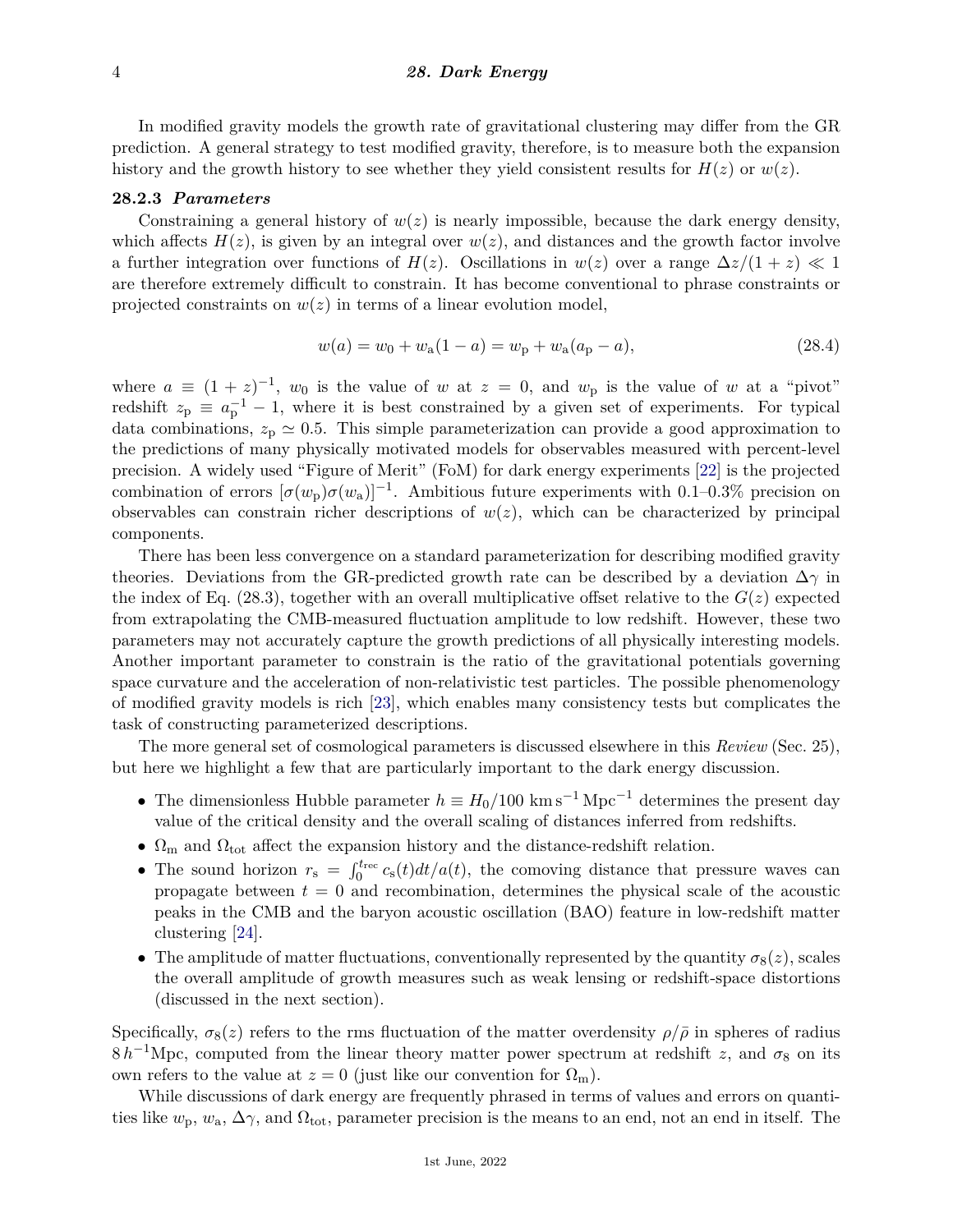underlying goal of empirical studies of cosmic acceleration is to address two physically profound questions:

- 1. Does acceleration arise from a breakdown of GR on cosmological scales or from a new energy component that exerts repulsive gravity within GR?
- 2*.* If acceleration is caused by a new energy component, is its energy density constant in space and time, as expected for a fundamental vacuum energy, or does it show variations that indicate a dynamical field?

Substantial progress towards answering these questions, in particular any definitive rejection of the cosmological constant "null hypothesis," would be a major breakthrough in cosmology and fundamental physics.

### **28.3 Observational Probes**

We briefly summarize the observational probes that play the greatest role in current constraints on dark energy. Further discussion can be found in other articles of this *Review*, in particular Secs. 25 (Cosmological Parameters) and 29 (The Cosmic Microwave Background), and in Ref. [\[12\]](#page-17-4), which provides extensive references to background literature. Recent observational results from these methods are discussed in Sec. 28.4.

## **28.3.1** *Methods, Sensitivity, Systematics*

*Cosmic Microwave Background Anisotropies:* Although CMB anisotropies provide limited information about dark energy on their own, CMB constraints on the geometry, matter content, and radiation content of the Universe play a critical role in dark energy studies when combined with low-redshift probes. In particular, CMB data supply measurements of  $\theta_s = r_s/D_{A,c}(z_{rec})$ , the angular size of the sound horizon at recombination, from the angular location of the acoustic peaks, measurements of  $\Omega_{\rm m}h^2$  and  $\Omega_{\rm b}h^2$  from the heights of the peaks, and normalization of the amplitude of matter fluctuations at *z*rec from the amplitude of the CMB fluctuations themselves. *Planck* data yield a 0.18% determination of  $r_s$ , which scales as  $(\Omega_m h^2)^{-0.25}$  for cosmologies with standard matter and radiation content. The uncertainty in the matter fluctuation amplitude at the epoch of recombination is 0.5%. Secondary anisotropies, including the integrated Sachs-Wolfe effect, the Sunyaev-Zel'dovich (SZ, [\[25\]](#page-17-17)) effect, and weak lensing of primary anisostropies, provide additional information about dark energy by constraining low-redshift structure growth.

*Type Ia Supernovae (SN):* Type Ia supernovae, produced by the thermonuclear explosions of white dwarfs, exhibit 10–15% scatter in peak luminosity after correction for light curve duration (the time to rise and fall) and color (which is a diagnostic of dust extinction). Since the peak luminosity is not known *a priori*, supernova surveys constrain ratios of luminosity distances at different redshifts. If one is comparing a high-redshift sample to a local calibrator sample measured with much higher precision (and distances inferred from Hubble's law), then one essentially measures the luminosity distance in  $h^{-1}$ Mpc, constraining the combination  $hD_{L}(z)$ . With distance uncertainties of 5–8% per well observed supernova, a sample of around 100 SNe is sufficient to achieve sub-percent statistical precision. The 1–2% systematic uncertainties in current samples are dominated by uncertainties associated with photometric calibration and dust extinction corrections plus the observed dependence of luminosity on host galaxy properties. Another potential systematic is redshift evolution of the supernova population itself, which can be tested by analyzing subsamples grouped by spectral properties or host galaxy properties to confirm that they yield consistent results. *Baryon Acoustic Oscillations (BAO):*

Pressure waves that propagate in the pre-recombination photon-baryon fluid imprint a characteristic scale in the clustering of matter and galaxies, which appears in the galaxy correlation function as a localized peak at the sound horizon scale *r*s, or in the power spectrum as a series of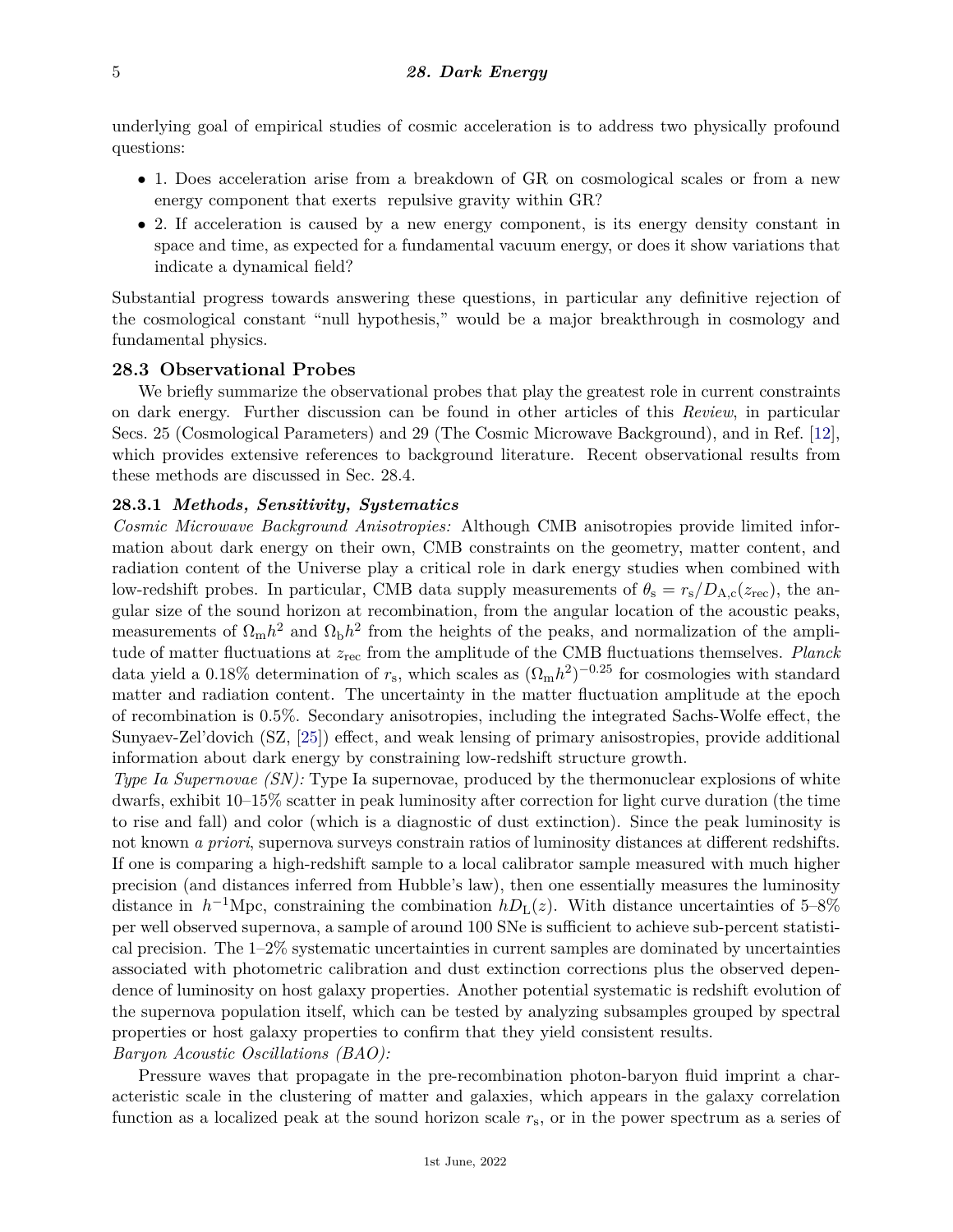### 6 *28. Dark Energy*

oscillations. Since observed galaxy coordinates consist of angles and redshifts, measuring this "standard ruler" scale in a galaxy redshift survey determines the angular diameter distance  $D_A(z)$  and the expansion rate  $H(z)$ , which convert coordinate separations to comoving distances. Errors on the two quantities are correlated, and in existing galaxy surveys the best determined combination is approximately  $D_V(z) = [czD_{A,c}^2(z)/H(z)]^{1/3}$ . As an approximate rule of thumb, a survey that fully samples structures at redshift  $z$  over a comoving volume  $V$ , and is therefore limited by cosmic variance rather than shot noise, measures  $D_{A,c}(z)$  with a fractional error of  $0.005(V/10 \text{ Gpc}^3)^{-1/2}$ and  $H(z)$  with a fractional error 1.6–1.8 times higher. The most precise BAO measurements to date come from large galaxy redshift surveys probing *z <* 0*.*8, and these will be extended to higher redshifts by future projects. At redshifts *z >* 2, BAO can also be measured in the Lyman-*α* forest of intergalactic hydrogen absorption towards background quasars, where the fluctuating absorption pattern provides tens or hundreds of samples of the density field along each quasar sightline. For Lyman- $\alpha$  forest BAO, the best measured parameter combination is more heavily weighted towards  $H(z)$  because of strong redshift-space distortions that enhance clustering in the line-of-sight direction. Radio intensity mapping, which maps large-scale structure in redshifted 21-cm hydrogen emission without resolving individual galaxies, offers a potentially promising route to measuring BAO over large volumes at relatively low cost, but the technique is still under development. Photometric redshifts in optical imaging surveys can be used to measure BAO in the angular direction, though the typical distance precision is a factor of 3–4 lower compared to a well sampled spectroscopic survey of the same area, and angular BAO measurements do not directly constrain  $H(z)$ . BAO distance measurements complement SN distance measurements by providing absolute rather than relative distances (with precise calibration of  $r<sub>s</sub>$  from the CMB) and by having greater achievable precision at high redshift thanks to the increasing comoving volume available. Theoretical modeling suggests that BAO measurements from even the largest feasible redshift surveys will be limited by statistical rather than systematic uncertainties.

*Weak Gravitational Lensing:* Gravitational light bending by a clustered distribution of matter shears the shapes of higher redshift background galaxies in a spatially coherent manner, producing a correlated pattern of apparent ellipticities. By studying the weak lensing signal for source galaxies binned by photometric redshift (estimated from broad-band colors), one can probe the history of structure growth. "Cosmic shear" weak lensing uses the correlation of source ellipticities to deduce the clustering of intervening matter. "Galaxy-galaxy lensing" (GGL) uses the correlation between a shear map and a foreground galaxy sample to measure the average mass profile around the foreground galaxies, which can be combined with galaxy clustering to constrain total matter clustering. For a specified expansion history, the predicted signals scale approximately as  $\sigma_8\Omega_m^{\alpha}$ , with  $\alpha \simeq 0.3-$ 0*.*5. The predicted signals also depend on the distance-redshift relation, so weak lensing becomes more powerful in concert with SN or BAO measurements that can pin this relation down independently. The most challenging systematics are shape measurement biases, biases in the distribution of photometric redshifts, and intrinsic alignments of galaxy orientations that could contaminate the lensing-induced signal. Weak lensing of CMB anisotropies is an increasingly powerful tool, in part because it circumvents many of these observational and astrophysical systematics. Predicting the large-scale weak lensing signal is straightforward in principle, but the number of independent modes on large scales is small, and the inferences are therefore dominated by sample variance. Exploiting small-scale measurements, for tighter constraints, requires modeling the effects of complex physical processes such as star formation and feedback on the matter power spectrum. Strong gravitational lensing can also provide constraints on dark energy, either through time delay measurements that probe the absolute distance scale, or through measurements of multiple-redshift lenses that constrain distance ratios. The primary uncertainty for strong lensing constraints is modeling the mass distribution of the lens systems.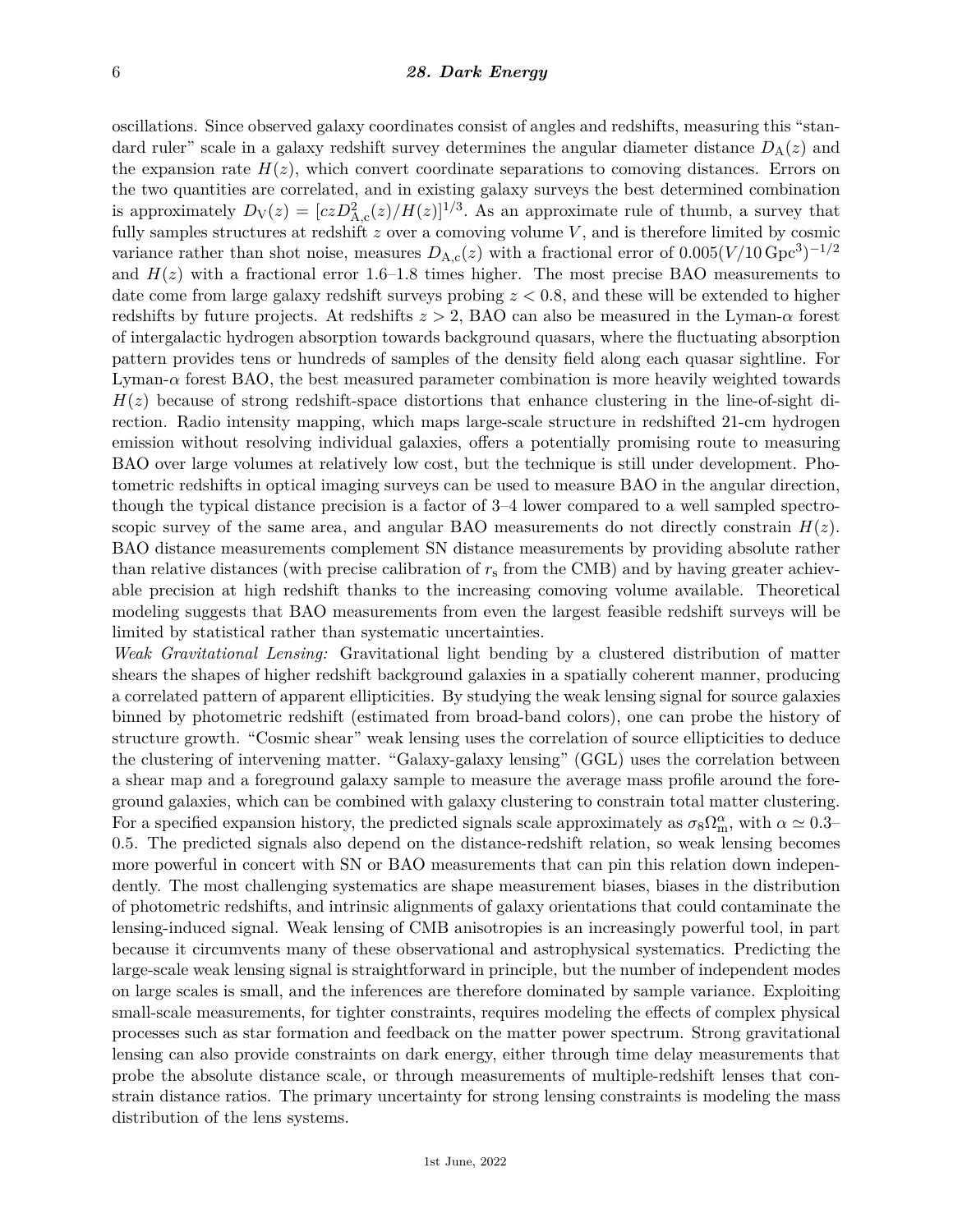*Clusters of Galaxies:* Like weak lensing, the abundance of massive dark-matter halos probes structure growth by constraining  $\sigma_8 \Omega_m^{\alpha}$ , where  $\alpha \simeq 0.3{\text -}0.5$ . These halos can be identified as dense concentrations of galaxies or through the signatures of hot  $(10^7-10^8 \text{ K})$  gas in X-ray emission or SZ distortion of the CMB. The critical challenge in cluster cosmology is calibrating the relation  $P(M_{\text{halo}}|O)$  between the halo mass as predicted from theory and the observable *O* used for cluster identification. Measuring the stacked weak lensing signal from clusters has emerged as a promising approach to achieve percent-level accuracy in calibration of the mean relation, which is required for clusters to remain competitive with other growth probes. This method requires accurate modeling of completeness and contamination of cluster catalogs, projection effects on cluster selection and weak lensing measurements, and possible baryonic physics effects on the mass distribution within clusters.

*Redshift-Space Distortions (RSD) and the Alcock-Paczynksi (AP) Effect:* Redshift-space distortions of galaxy clustering, induced by peculiar motions, probe structure growth by constraining the parameter combination  $f(z)\sigma_8(z)$ , where  $f(z)$  is the growth rate defined by Eq. (28.3). Uncertainties in theoretical modeling of non-linear gravitational evolution and the non-linear bias between the galaxy and matter distributions currently limit application of the method to large scales (comoving separations  $r \gtrsim 10 h^{-1}$ Mpc or wavenumbers  $k \lesssim 0.2 h \text{ Mpc}^{-1}$ ). A second source of anisotropy arises if one adopts the wrong cosmological metric to convert angles and redshifts into comoving separations, a phenomenon known as the Alcock-Paczynksi effect [\[26\]](#page-17-18). Demanding isotropy of clustering at redshift *z* constrains the parameter combination  $H(z)D_A(z)$ . The main challenge for the AP method is correcting for the anisotropy induced by peculiar velocity RSD.

*Low Redshift Measurement of*  $H_0$ : The value of  $H_0$  sets the current value of the critical density  $\rho_\mathrm{c} = 3H_0^2/8\pi G_\mathrm{N}$ , and combination with CMB measurements provides a long lever arm for constraining the evolution of dark energy. The challenge in conventional  $H_0$  measurements is establishing distances to galaxies that are "in the Hubble flow," *i.e.*, far enough away that their peculiar velocities are small compared to the expansion velocity  $v = H_0 d$ . This can be done by building a ladder of distance indicators tied to stellar parallax on its lowest rung, or by using gravitational-lens time delays or geometrical measurements of maser data to circumvent this ladder.

### **28.3.2** *Dark Energy Experiments*

Most observational applications of these methods now take place in the context of large cosmological surveys, for which constraining dark energy and modified gravity theories is a central objective. Table 28.1 lists a selection of recent, ongoing, and planned dark-energy experiments, taken originally from the Snowmass 2013 Dark Energy Facilities review [\[27\]](#page-17-19), which focused on projects in which the U.S. has either a leading role or significant participation. References and links to further information about these projects can be found in Ref. [\[27\]](#page-17-19). We have adjusted some of the dates in this Table relative to those in Ref. [\[27\]](#page-17-19) and added the European-led KiloDegree Survey (KiDS). Dates in the Table correspond to the duration of survey observations, and the final cosmological results frequently require 1–3 years of analysis and modeling beyond the end of data taking.

Beginning our discussion with imaging surveys, the Dark Energy Survey (DES) has observed 1*/*8 of the sky to a depth roughly 2 magnitudes deeper than the Sloan Digital Sky Survey (SDSS), enabling weak lensing measurements with much greater statistical precision, cluster measurements calibrated by weak lensing, and angular BAO measurements based on photometric redshifts. With repeated imaging of selected fields, DES has identified thousands of Type Ia SNe, which together with spectroscopic follow-up data enable significant improvements on the current state-of-the-art for supernova (SN) cosmology. Cosmological results from weak lensing and galaxy clustering analyses of the 3-year (Y3) DES data set are presented in Ref. [\[28\]](#page-17-20) and discussed further below, while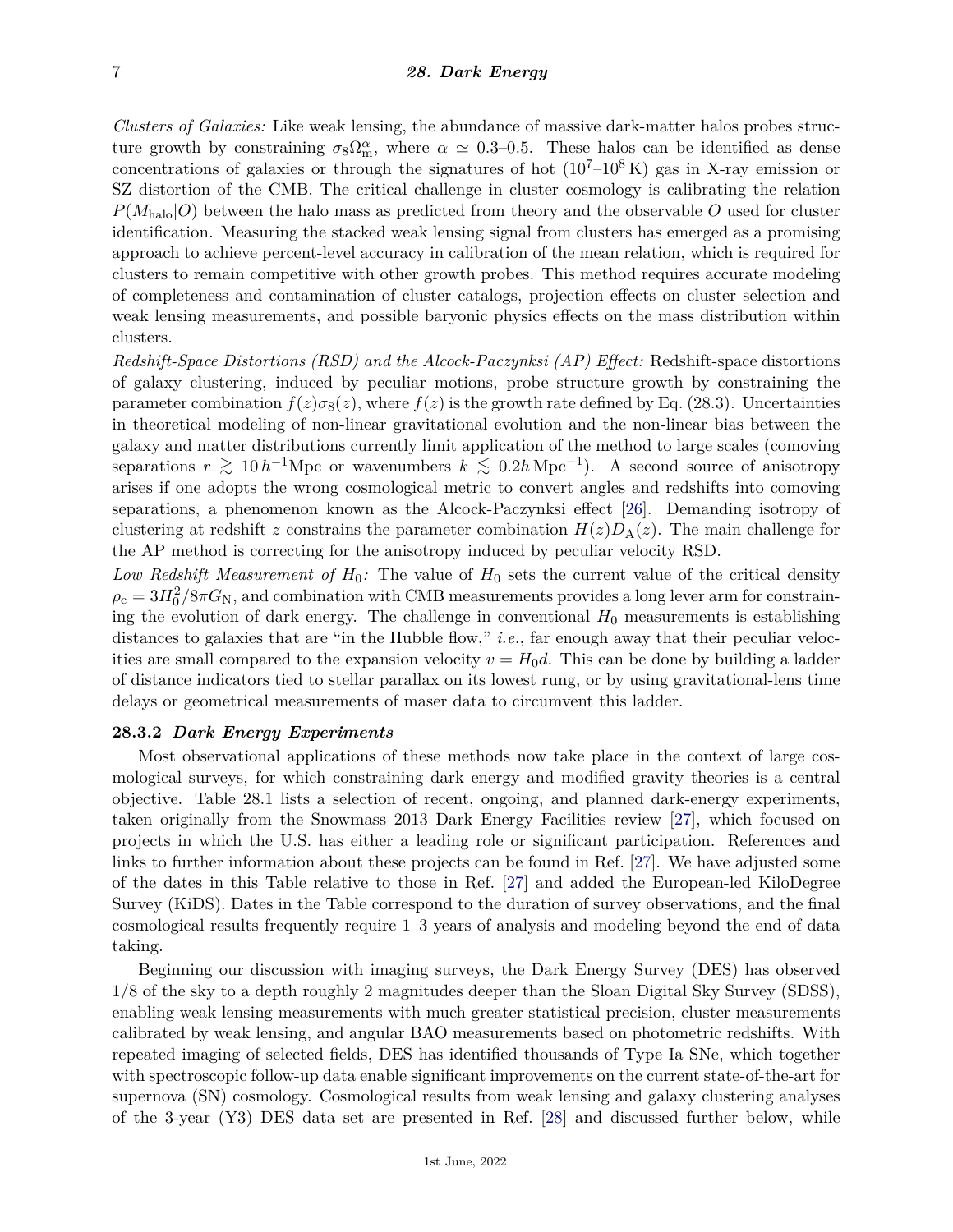**Table 28.1:** A selection of major dark-energy experiments, based on Ref. [\[27\]](#page-17-19). Abbreviations in the "Data" column refer to optical (Opt) or near-infrared (NIR) imaging (I) or spectroscopy (S). For spectroscopic experiments, the "Spec-*z*" column lists the primary redshift range for galaxies (gals), quasars (QSOs), or the Lyman-*α* forest (Ly*α*F). Abbreviations in the "Methods" column are weak lensing (WL), clusters (CL), supernovae (SN), baryon acoustic oscillations (BAO), and redshift-space distortions (RSD).

| Project            | Dates         | Area/deg <sup>2</sup> | Data        | $Spec-z$ Range          | Methods     |
|--------------------|---------------|-----------------------|-------------|-------------------------|-------------|
|                    |               |                       |             |                         |             |
| <b>BOSS</b>        | 2008-2014     | 10,000                | $Opt-S$     | $0.3 - 0.7$ (gals)      | BAO/RSD     |
|                    |               |                       |             | $2-3.5$ (Ly $\alpha$ F) |             |
| <b>KiDS</b>        | $2011 - 2019$ | 1350                  | $Opt-I$     |                         | $\rm WL/CL$ |
| <b>DES</b>         | 2013-2019     | 5000                  | $Opt-I$     |                         | $\rm WL/CL$ |
|                    |               |                       |             |                         | SN/BAO      |
| eBOSS              | 2014-2018     | 7500                  | $Opt-S$     | $0.6 - 2.0$ (gal/QSO)   | BAO/RSD     |
|                    |               |                       |             | $2-3.5$ (Ly $\alpha$ F) |             |
| <b>SuMIRE</b>      | 2014–2024     | 1500                  | $Opt-I$     |                         | WL/CL       |
|                    |               |                       | $Opt/NIR-S$ | $0.8-2.4$ (gals)        | BAO/RSD     |
| <b>HETDEX</b>      | $2017 - 2023$ | 450                   | $Opt-S$     | $1.9 < z < 3.5$ (gals)  | BAO/RSD     |
| <b>DESI</b>        | $2021 - 2026$ | 14,000                | $Opt-S$     | $0-1.7$ (gals)          | BAO/RSD     |
|                    |               |                       |             | $2-3.5$ (Ly $\alpha$ F) |             |
| VRO/LSST 2022-2032 |               | 20,000                | $Opt-I$     |                         | WL/CL       |
|                    |               |                       |             |                         | SN/BAO      |
| Euclid             | $2022 - 2028$ | 15,000                | $Opt-I$     |                         | $\rm WL/CL$ |
|                    |               |                       | NIR-S       | $0.7-2.2$ (gals)        | BAO/RSD     |
| Roman              | $2026 - 2031$ | 2200                  | NIR-I       |                         | WL/CL/SN    |
|                    |               |                       | NIR-S       | $1.0 - 3.0$ (gals)      | BAO/RSD     |

the first cosmological results from the DES supernova survey are presented in Ref. [\[29\]](#page-17-21). KiDS and the Subaru Hyper-Suprime Camera (HSC) collaboration are carrying out optical imaging surveys similar to the DES weak lensing survey, smaller in area but with greater depth and sharper image quality. Weak lensing cosmology results from 1000 deg<sup>2</sup> of KiDS imaging are reported by Refs. [\[30,](#page-17-22) [31\]](#page-17-23) and from the first year of HSC imaging by Refs. [\[32,](#page-17-24) [33\]](#page-17-25), all discussed further below. The HSC survey is one component of the Subaru Measurement of Images and Redshifts (SuMIRE) project. Beginning in the early 2020s, the Legacy Survey of Space and Time (LSST) of the Vera Rubin Observatory (VRO) will scan the southern sky to SDSS-like depth every four nights. LSST imaging co-added over its decade-long primary survey will reach extraordinary depth, enabling weak lensing, cluster, and photometric BAO studies from billions of galaxies. Additionally, LSST time-domain monitoring will identify and measure light curves for thousands of Type Ia SNe per year.

Turning to spectroscopic surveys, the Baryon Oscillation Spectroscopic Survey (BOSS) and its successor eBOSS used fiber-fed optical spectrographs to map the redshift-space distributions of millions of galaxies and quasars. These 3-dimensional maps enable BAO and RSD measurements, and Lyman-*α* forest spectra of high-redshift quasars extend these measurements to redshifts *z >* 2. As discussed below, the eBOSS Collaboration has now published BAO and RSD analyses from the final data sets of the BOSS and eBOSS programs. The Hobby-Eberly Telescope Dark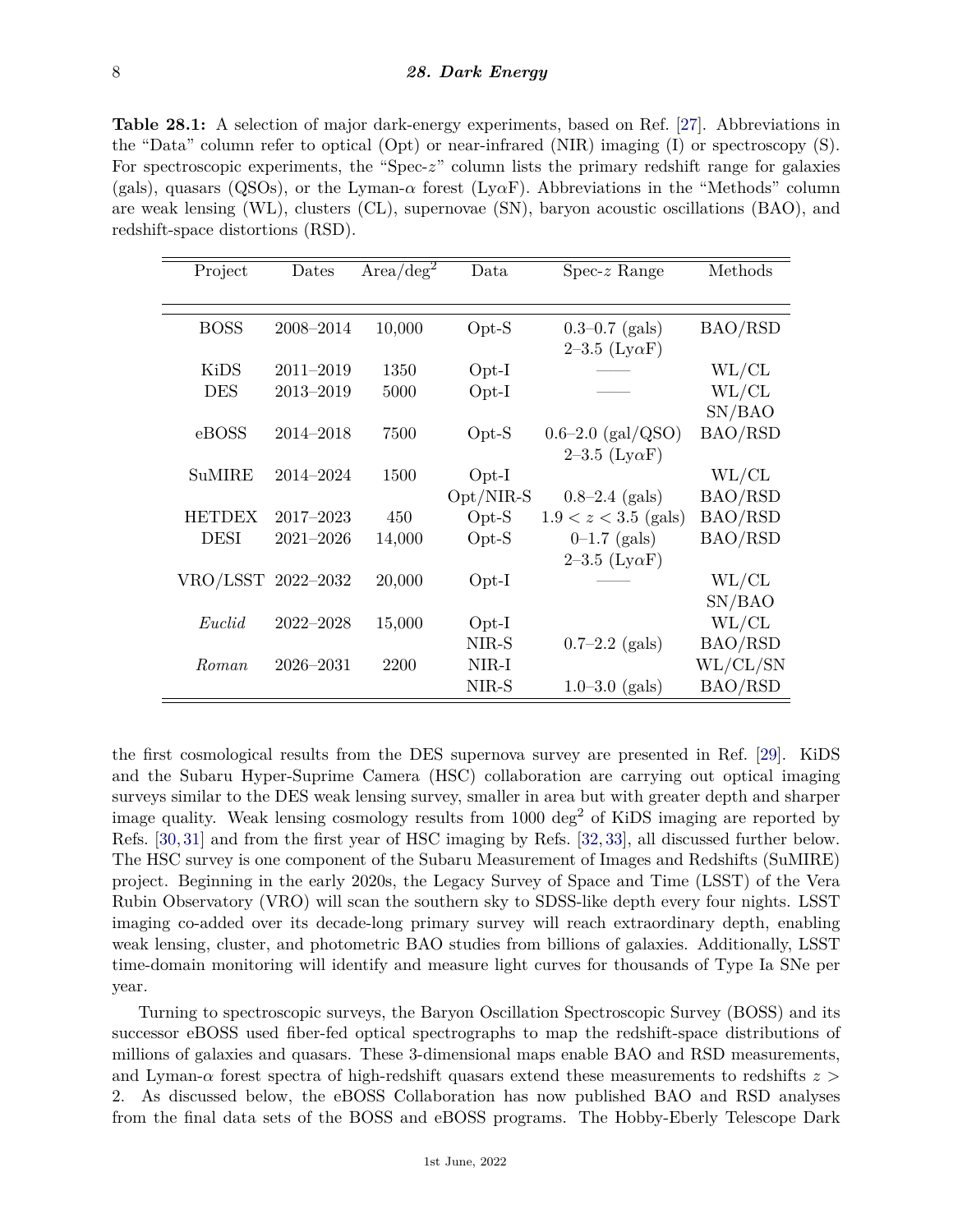Energy Experiment (HETDEX) uses integral field spectrographs to detect Lyman- $\alpha$  emission-line galaxies at  $z \approx 1.9$ –3.5, probing a small sky area but a substantial comoving volume. The Dark Energy Spectroscopic Instument (DESI) follows a strategy similar to BOSS/eBOSS but on a much grander scale, using a larger telescope (4-m vs. 2.5-m) and a much higher fiber multiplex (5000 vs. 1000) to survey an order-of-magnitude more galaxies. After commissioning and survey validation observations, DESI began full operations in May 2021, and it has already measured more galaxy redshifts than BOSS and eBOSS combined. A new Prime Focus Spectrograph (PFS) for the Subaru telescope will enable the spectroscopic component of SuMIRE, with the large telescope aperture and wavelength sensitivity that extends to the near-infrared (NIR) allowing it to probe a higher redshift galaxy population than DESI, over a smaller area of sky.

Compared to ground-based observations, space observations afford higher angular resolution and a far lower NIR sky background. The *Euclid* mission and the *Nancy Grace Roman Space Telescope* (formerly *WFIRST*) will exploit these advantages, conducting large area imaging surveys for weak lensing and cluster studies and slitless spectroscopic surveys of emission-line galaxies for BAO and RSD studies. *Roman* will also incorporate an imaging and spectrophotometric supernova (SN) survey, extending to redshift  $z \approx 1.7$ . Survey details are likely to evolve prior to launch, but in the current designs one can roughly characterize the difference between the *Euclid* and *Roman* dark-energy experiments as "wide vs. deep," with planned survey areas of  $15,000 \text{ deg}^2$  and  $2200$ deg<sup>2</sup> , respectively. For weak lensing shape measurements, *Euclid* will use a single wide optical filter, while *Roman* will use three NIR filters. The *Euclid* galaxy redshift survey will cover a large volume at relatively low space density, while the *Roman* survey will provide denser sampling of structure in a smaller volume. There are numerous synergies among the LSST, *Euclid*, and *Roman* dark energy programs, as discussed in Ref. [\[34\]](#page-17-26).

### **28.4 Current Constraints on Expansion, Growth, and Dark Energy**

The last decade has seen dramatic progress in measurements of the cosmic expansion history and structure growth, leading to much tighter constraints on the parameters of dark energy models. CMB data from the *WMAP* and *Planck* satellites and from higher resolution ground-based experiments have provided an exquisitely detailed picture of structure at the recombination epoch and the first CMB-based measures of low-redshift structure through lensing and SZ cluster counts. Cosmological supernova samples have increased in size from tens to many hundreds, with continuous coverage from  $z = 0$  to  $z \approx 1.4$ , alongside major improvements in data quality, analysis methods, and detailed understanding of local populations. BAO measurements have advanced from the first detections to 1–2% precision at multiple redshifts, with increasingly sophisticated methods for testing systematics, fitting models, and evaluating statistical errors. Advances in Xray, SZ, and weak-lensing observations of large samples of galaxy clusters allow a multi-faceted approach to mass calibration, improving statistical precision but also revealing sources of astrophysical uncertainty. Cluster constraints have been joined, and for the present superseded, by the first precise matter-clustering constraints from cosmic-shear weak lensing and galaxy-galaxy lensing, and by redshift-space distortion measurements that probe different aspects of structure growth at (presently) lower precision. The precision of low-redshift  $H_0$  measurements has sharpened from the roughly 10% error of the *HST* Key Project [\[35\]](#page-17-27) to 2–3% in recent analyses.

As an illustration of current measurements of the cosmic expansion history, Fig. 28.1 compares distance-redshift measurements from SN and BAO data to the predictions for a flat Universe with a cosmological constant. SN cosmology relies on compilation analyses that try to bring data from different surveys probing distinct redshift ranges to a common scale. Here we use the "joint light curve analysis" (JLA) sample of Ref. [\[37\]](#page-18-0), who carried out a careful intercalibration of the 3 year Supernova Legacy Survey (SNLS3, [\[39\]](#page-18-1)) and the full SDSS-II Supernova Survey [\[3\]](#page-16-2) data in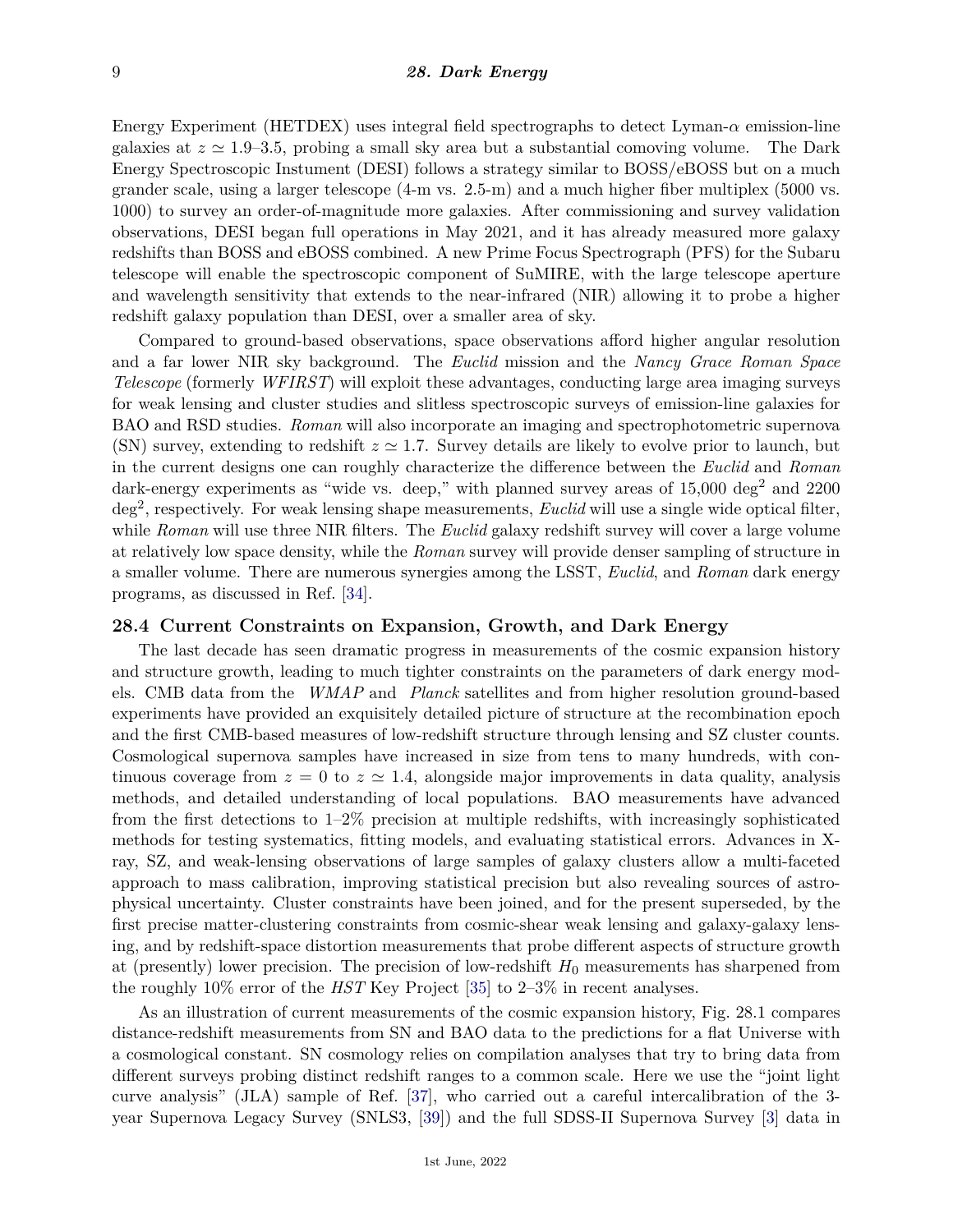

**Figure 28.1:** Distance-redshift relation measured from Type Ia SNe and BAO compared to the predictions (black curve) of a flat  $\Lambda$ CDM model with  $\Omega_{\rm m} = 0.315$  and  $h = 0.674$ , the best-fit parameters inferred from *Planck* CMB data [\[36\]](#page-17-28). Circles show binned luminosity distances from the JLA SN sample [\[37\]](#page-18-0), multiplied by  $(1+z)^{-1}$  to convert to comoving angular diameter distance. Red squares show BAO distance measurements from the SDSS-II, BOSS, and eBOSS surveys as compiled in Ref. [\[38\]](#page-18-2). The lower panel plots residuals from the ΛCDM prediction, with dashed and dotted curves that show the effect of changing  $w$  by  $\pm 0.1$  while all other parameters are held fixed. Note that the SN data points can be shifted up or down by a constant factor to account for freedom in the peak luminosity, while the BAO points are calibrated to 0.2% precision by the sound horizon scale computed from *Planck* data. The errors on the BAO data points are approximately independent, but not entirely so. In the upper panel, error bars are plotted only at  $z > 0.7$  to avoid visual confusion. The two Lyman- $\alpha$  forest data points are slightly offset from their effective redshift of  $z = 2.33$  for clarity.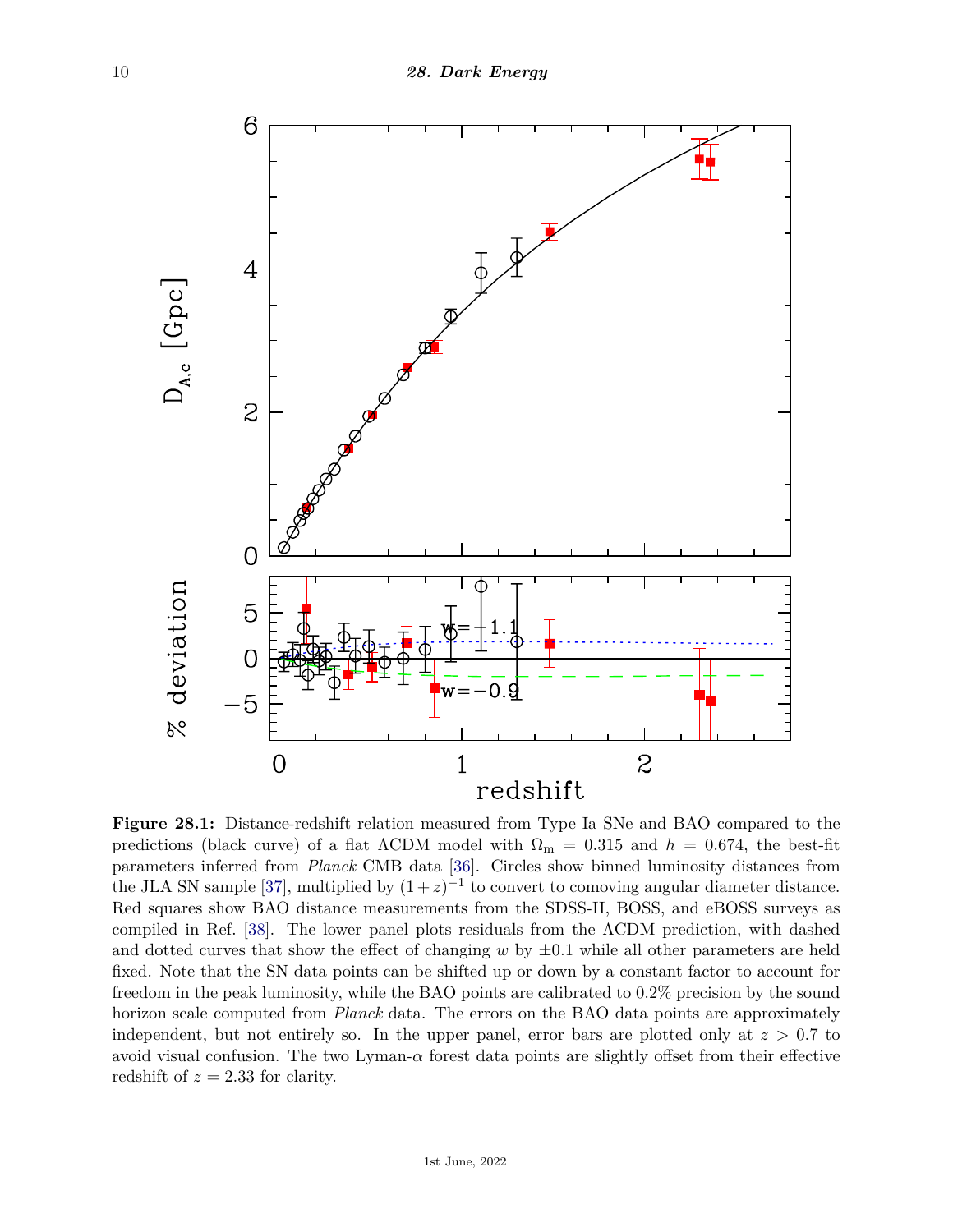### 11 *28. Dark Energy*

combination with several local supernova samples and high-redshift supernovae from *HST*. Results from the Union2.1 sample [\[40\]](#page-18-3), which partly overlaps JLA but has different analysis procedures, would be similar. Other state-of-the-art supernova data sets include the Pan-STARRS1 sample incorporated in the PANTHEON compilation [\[41\]](#page-18-4) and the sample of spectroscopically confirmed supernovae from DES [\[29\]](#page-17-21). For illustration purposes, we have binned the JLA data in redshift and plotted the diagonal elements of the covariance matrix as error bars, and we have converted the SN luminosity distances to an equivalent comoving angular diameter distance. Because the peak luminosity of a fiducial SN Ia is an unknown free parameter, the SN distance measurements could all be shifted up and down by a constant multiplicative factor; cosmological information resides in the relative distances as a function of redshift. The normalization used here corresponds to a Hubble parameter  $h = 0.674$ .



**Figure 28.2:** Constraints on dark energy model parameters from combinations of CMB, BAO, galaxy clustering, and supernova (SN) data, taken from Ref. [\[42\]](#page-18-5). The left panel shows 68% and 95% confidence contours in the owCDM model, with constant equation-of-state parameter *w* and non-zero space curvature  $\Omega_K \equiv 1 - \Omega_{\text{tot}}$ . Green and gray contours show the combination of *Planck* CMB data with SN or BAO data, respectively. Red contours combine CMB, BAO, and the full shape (FS) of redshift-space galaxy clustering. Blue contours add SN data to this combination. The right panel shows confidence contours for the same data combinations in the  $w_0w_aCDM$  model, which assumes a flat Universe and an evolving equation of state with  $w(a) = w_0 + w_a(1 - a)$ .

For the BAO data points in Fig. 28.1 we have used the compilation in Table 3 (the "BAOonly" row) from the summary cosmology paper by the eBOSS collaboration [\[38\]](#page-18-2), where one can find references for the original data sources. The individual BAO measurements come (in order of increasing redshift) from the SDSS-II main galaxy sample and from luminous red galaxies, emission line galaxies, and quasars mapped by BOSS and eBOSS. The two highest redshift points, both with an effective  $z \approx 2.3$ , come from the auto-correlation of the Lyman- $\alpha$  forest in high-redshift  $(z > 2)$ quasars from BOSS and eBOSS and from the cross-correlation of the Lyman- $\alpha$  forest with the quasars themselves. The BAO measurements are converted to absolute distances using the sound horizon scale *r*<sup>s</sup> = 147*.*09 Mpc from *Planck* 2018 CMB data, whose 0.18% uncertainty is small compared to the current BAO measurement errors. For the  $z = 0.15$  and  $z = 1.5$  data points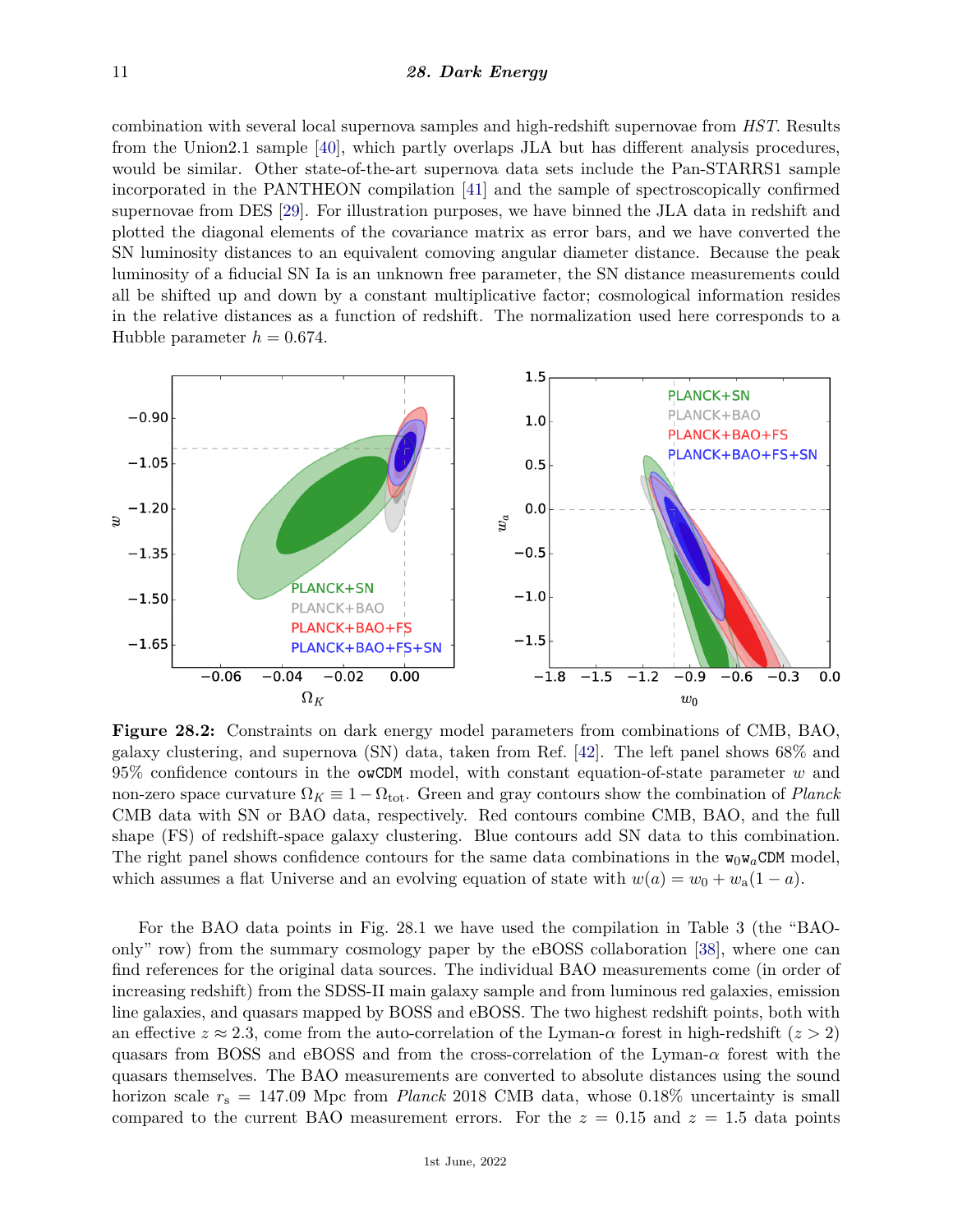we have converted values of  $D_V$  to  $D_{A,c}$ , while for other redshifts we use the  $D_{A,c}$  determinations measured directly by the transverse BAO. The galaxy and Lyman- $\alpha$  forest analyses also measure  $H(z)$  at the same redshifts, providing further leverage on expansion history that is not captured in Fig. 28.1.

The plotted cosmological model has  $\Omega_{\rm m} = 0.315$  and  $h = 0.674$ , the best-fit values from *Planck*  $(TT+TE+EE+lowE+length)$  assuming  $w = -1$  and  $\Omega_{tot} = 1$  [\[36\]](#page-17-28). The SN, BAO, and CMB data sets, probing a wide range of redshifts with radically different techniques, are for the most part mutually consistent with the predictions of a flat ΛCDM cosmology. This consistency has held steady or improved as the measurements themselves have improved over the past decade. Dotted and dashed curves in the lower panel of Fig. 28.1 show the effect of changing  $w$  by  $\pm 0.1$  with all other parameters held fixed, which leads to significantly worse agreement with the data. However, such a single-parameter comparison does not capture the impact of parameter degeneracies or the ability of complementary data sets to break them, and if one instead forced a match to CMB data by changing *h* and  $\Omega_m$  when changing *w* then the predicted BAO distances would diverge at  $z = 0$ rather than converging there. Other good representations of recent observational constraints on the cosmic expansion history include Fig. 11 of Ref. [\[41\]](#page-18-4) for SNIa and Fig. 2 of Ref. [\[38\]](#page-18-2) for BAO.

Fig. 28.2, taken from Ref. [\[42\]](#page-18-5), presents constraints on models that allow a free but constant value of w with non-zero space curvature (owCDM, left panel) or the evolving equation of state of Eq. (28.4) in a flat Universe ( $w_0w_aCDM$ , right panel). Green contours show constraints from the combination of *Planck* 2015 CMB data and the JLA supernova sample. Gray contours show the combination of *Planck* with BAO measurements from BOSS, 6dFGS [\[43\]](#page-18-6), and SDSS-II [\[44\]](#page-18-7). Red contours adopt a more aggressive analysis of the BOSS galaxy data that uses the full shape (FS) of the redshift-space power spectrum and correlation function, modeled via perturbation theory, in addition to the measurement of the BAO scale itself. The full shape analysis improves the constraining power of the data, primarily because measurement of the Alcock-Paczynski effect on sub-BAO scales helps to break the degeneracy between  $D_{A,c}(z)$  and  $H(z)$ . Blue contours show constraints from the full combination of CMB, BAO+FS, and SN data. Supernovae provide finegrained relative distance measurements with good bin-by-bin precision at *z <* 0*.*7 (see Fig. 28.1), which is complementary to BAO for constraining redshift evolution of *w*. In both classes of model, the flat  $\Lambda$ CDM parameters ( $w = w_0 = -1$ ,  $\Omega_K = w_a = 0$ ) lie within the 68% confidence contour. Many recent papers feature constraint diagrams analogous to Fig. 28.2, and the constraints within this parameter space have tightened moderately with new data while remaining consistent with flat ΛCDM.

The precision on dark energy parameters depends, of course, on both the data being considered and the flexibility of the model being assumed. For wCDM, Ref. [\[38\]](#page-18-2) find  $w = -1.026 \pm 0.033$  using *Planck* CMB data, BAO measurements from SDSS-II and BOSS/eBOSS, and SN measurements from the Pantheon compilation. With the addition of eBOSS RSD data and DES  $3 \times 2$ pt measurements, they constrain a more flexible model ( $\omega_{0}w_{a}CDM$ ) that allows non-zero curvature and an evolving equation-of-state (Eq. 28.4), finding

$$
w_p = -1.020 \pm 0.032 \tag{28.5}
$$

at a pivot redshift  $z_p = 0.29$ , a tight constraint on curvature

$$
1 - \Omega_{\text{tot}} = -0.0023 \pm 0.0022 \tag{28.6}
$$

but only a loose constraint on the evolution parameter

$$
w_a = -0.48^{+0.36}_{-0.30}.\tag{28.7}
$$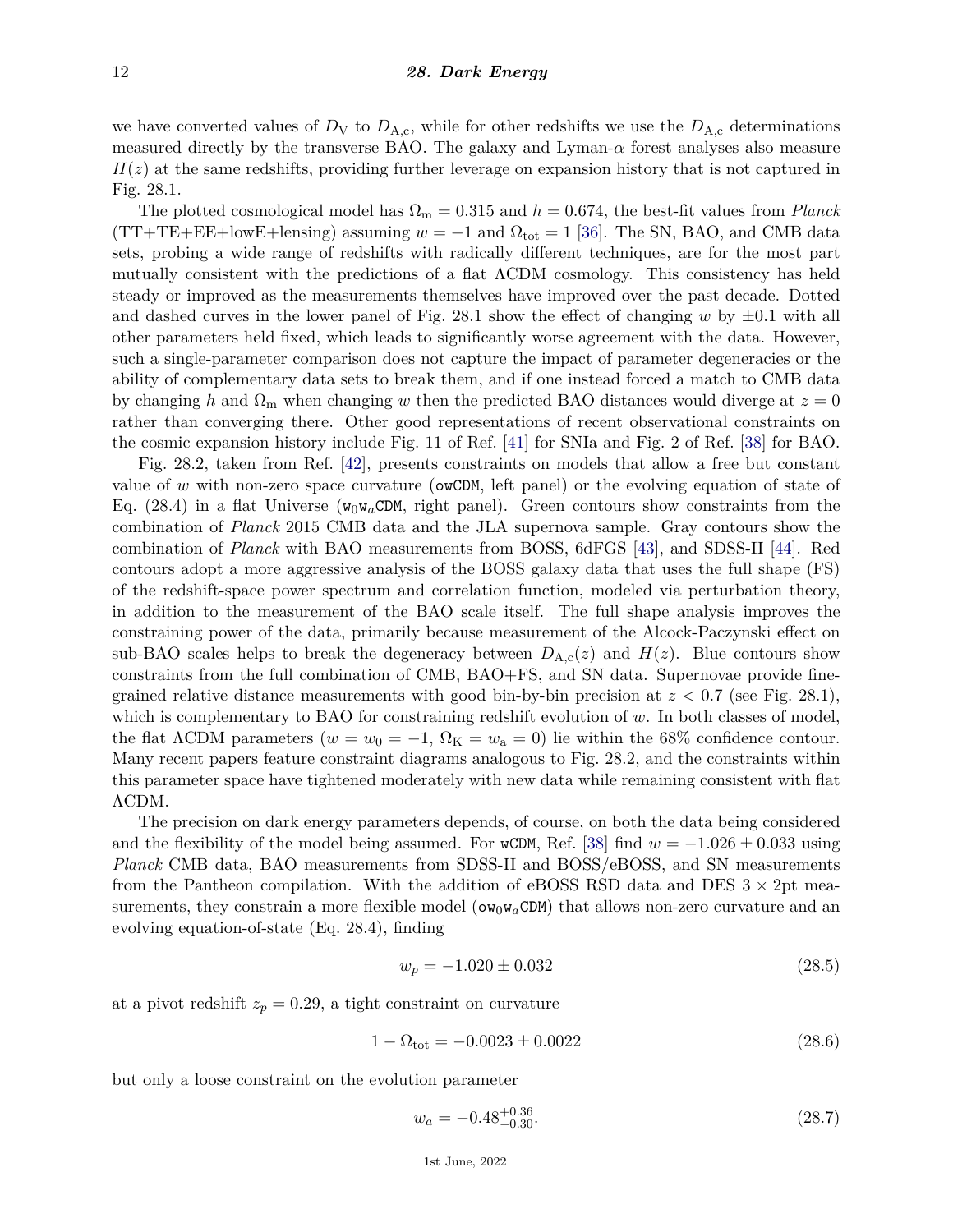Obtaining a tight constraint on  $w_p$  in such a flexible cosmological model requires measurements that have complementary sensitivity to its multiple free parameters, and the precision of Eq. (28.5) is a testament to the remarkable improvements in cosmological measurements over the past decade.

A flat  $\Lambda$ CDM model fit to *Planck* CMB data alone predicts  $H_0 = 67.4 \pm 0.5$  km s<sup>-1</sup> Mpc<sup>-1</sup> (see Chapter 29 of this *Review*). This prediction and its error bar are sensitive to the assumptions of constant dark energy and a flat Universe. However, by adding BAO and supernova data one can construct an "inverse distance ladder" to measure  $H_0$  precisely, even with a general dark energy model and free curvature [\[45\]](#page-18-8). Ref. [\[38\]](#page-18-2) applies this approach to obtain  $H_0 = 68.2 \pm$ 0.81 km s<sup>-1</sup> Mpc<sup>-1</sup>. As discussed in Sec. 25.3.1of this *Review*, some recent measurements from lowredshift data yield higher values of  $H_0$ . Fig. 28.3 compares the CMB-anchored  $H_0$  estimates cited above to distance-ladder estimates that use Cepheid [\[46\]](#page-18-9) or tip-of-the-red-giant-branch (TRGB) [\[47\]](#page-18-10) stars to calibrate Type Ia supernova luminosities, and to an entirely independent estimate that uses gravitational-lens time delays [\[48\]](#page-18-11). The Cepheid estimate is discrepant with the CMB-anchored estimates at a statistically significant level (Ref. [\[46\]](#page-18-9) quotes 4*.*2*σ* relative to *Planck* ΛCDM), while the TRGB calibration yields an intermediate result that is consistent with either the "high" or "low" values of  $H_0$ . Strong lensing inferences of  $H_0$  depend on the mass profiles of the lensing galaxies and halos. The two strong lensing values in Fig. 28.3, both from Ref. [\[48\]](#page-18-11), use the same lensing time delay data but either a loose prior or an independent dynamical constraint on these profiles. Earlier strong lensing analyses made stronger assumptions about mass profiles and inferred smaller  $H_0$  uncertainties [\[49\]](#page-18-12).

The tension in *H*<sup>0</sup> could reflect some combination of statistical flukes and systematic errors in one or more of the data sets employed in these analyses. However, if the resolution lies in new physics rather than measurement errors, then this is probably physics that operates in the *pre-recombination* Universe, rescaling the BAO standard ruler in a way that shifts the ΛCDM and inverse-distance-ladder values upward. Models with extra relativistic degrees of freedom or dark energy that is dynamically significant in the early Universe can achieve this effect by increasing the early expansion rate, but they are tightly constrained by the damping tail of CMB anisotropies and by the shape of the galaxy power spectrum. A finely tuned model in which early dark energy decays rapidly after recombination can mitigate the tension between CMB data and local *H*<sup>0</sup> measurements [\[50\]](#page-18-13), though it still prefers  $H_0$  values below those of Ref. [\[46\]](#page-18-9). Numerous theory papers have examined possible physical solutions to the  $H_0$  tension, all of which involve significant modifications to the ΛCDM scenario.

The amplitude of CMB anisotropies is proportional to the amplitude of density fluctuations present at recombination, and by assuming GR and a specified dark energy model one can extrapolate the growth of structure forward to the present day to predict  $\sigma_8$ . Probes of low-redshift structure yield constraints in the  $(\sigma_8, \Omega_m)$  plane, which can be summarized in terms of the parameter combination  $S_8 \equiv \sigma_8(\Omega_m/0.3)^{0.5}$ . As discussed in earlier editions of this *Review*, many but not all weak-lensing and cluster studies to date yield *S*<sup>8</sup> values lower than those predicted for *Planck*normalized ΛCDM. The right panel of Fig. 28.3 illustrates the current state-of-play, comparing a selection of recently published  $S_8$  estimates to the *Planck*+ΛCDM prediction of  $S_8 = 0.832 \pm 0.013$ .

The first three points show recent cosmic-shear weak-lensing estimates from KiDS [\[30\]](#page-17-22), DES [\[51\]](#page-18-14), and HSC [\[33\]](#page-17-25). The next four points use galaxy-galaxy lensing in combination with galaxy clustering. Ref. [\[52\]](#page-18-15) used weak-lensing data from SDSS imaging and the SDSS main galaxy redshift catalog, restricting the analysis to scales well described by perturbation theory. Refs. [\[53\]](#page-18-16) and [\[54\]](#page-18-17) used the same weak-lensing data but the BOSS LOWZ galaxy sample, and they employed two quite different approaches to model the clustering and lensing signals into the strongly non-linear regime  $(r \approx 1 h^{-1}$ Mpc) so that they could fully exploit the constraining power of the data. Ref. [\[55\]](#page-18-18) found a strong discrepancy on these non-linear scales between the predictions of a *Planck*-normalized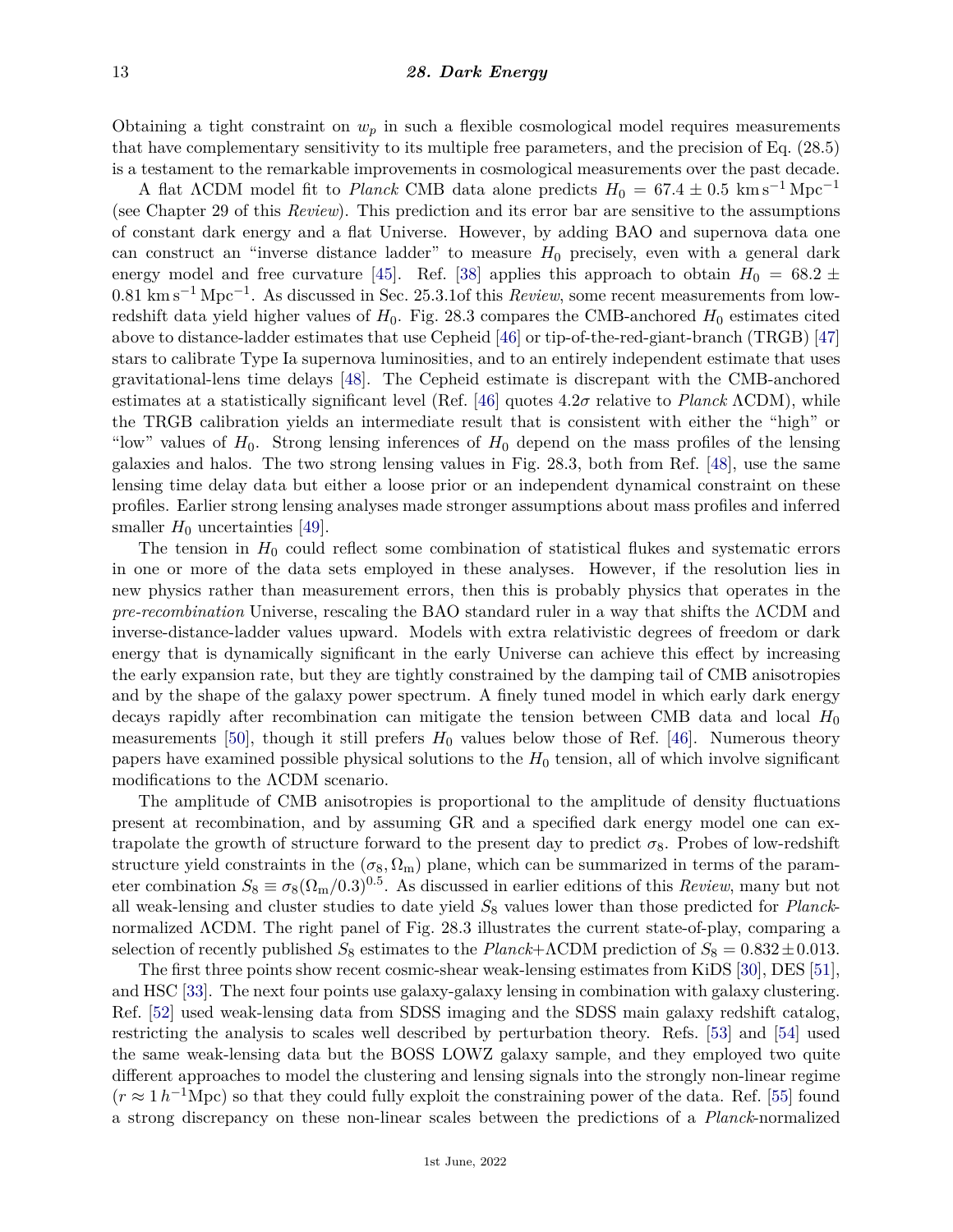

**Figure 28.3:** Tensions between low-redshift cosmological measurements and the predictions of a CMB-normalized  $\Lambda$ CDM model. All error bars are  $1\sigma$ ; see text for observational references. *(Left)* Open circles show values of *H*<sup>0</sup> for flat ΛCDM with *Planck* parameters (red) or a general dark energy model constrained by a combination of CMB, BAO, and supernova data (green). Filled circles show distance-ladder estimates based on Cepheid (black) or TRGB (blue) calibration of SNIa luminosities, or an independent estimate using gravitational-lens time delays with two alternative constraints on lens mass profiles (magenta). *(Right)* Matter clustering characterized by the parameter combination  $\sigma_8(\Omega_m/0.3)^{0.5}$ , as predicted by a *Planck*-normalized  $\Lambda$ CDM model (vertical dotted lines, black hexagon) and estimated from weak gravitational lensing using: cosmic shear from KiDS-1000 (green), DES Y3 (blue) or HSC Y1 (gray), galaxy clustering and galaxygalaxy lensing of SDSS galaxies (red, cyan) or galaxy clustering and CMB lensing of WISE galaxies (magenta), and the " $3\times 2pt$ " analyses of KiDS-1000 (green) and DES Y3 (blue). Points of the same color are based on the same weak-lensing data. The "CMB lensing" point (gold) shows the value of  $\sigma_8$  for  $\Omega_m = 0.3$  inferred from *Planck* CMB lensing, a measurement that is independent of the "Planck+ΛCDM" prediction and weighted to somewhat higher redshift than the other weak-lensing points.

ΛCDM model and the galaxy-galaxy lensing of BOSS CMASS galaxies, measured from 250 deg<sup>2</sup> of deep imaging from the Canada-France-Hawaii Telescope. Ref. [\[56\]](#page-18-19), plotted in Fig. 28.3, revisited these data with a more general modeling approach and showed that the discrepancy persists over a range of redshift and galaxy stellar mass. The last point in this group, from Ref. [\[57\]](#page-18-20), uses the clustering of galaxies in the WISE satellite's all-sky infrared survey and the cross-correlation of these galaxies with *Planck* CMB-lensing, with galaxy redshifts estimated from photometry.

The third set of points in this panel shows  $S_8$  estimates that combine cosmic shear with galaxygalaxy lensing and galaxy clustering (a.k.a. " $3 \times 2$ " analyses because they combine three 2-point correlations), restricted to fairly large scales in the perturbative regime. These points come from analyses of the KiDS-1000 data set [\[31\]](#page-17-23) and the DES Y3 data set [\[28\]](#page-17-20). The "CMB lensing" point shows the matter-clustering amplitude inferred from *Planck* CMB lensing; we have evaluated Eq. (38) of Ref. [\[58\]](#page-18-21) at  $\Omega_{\rm m} = 0.3$  and adopted the same fractional error. Although the background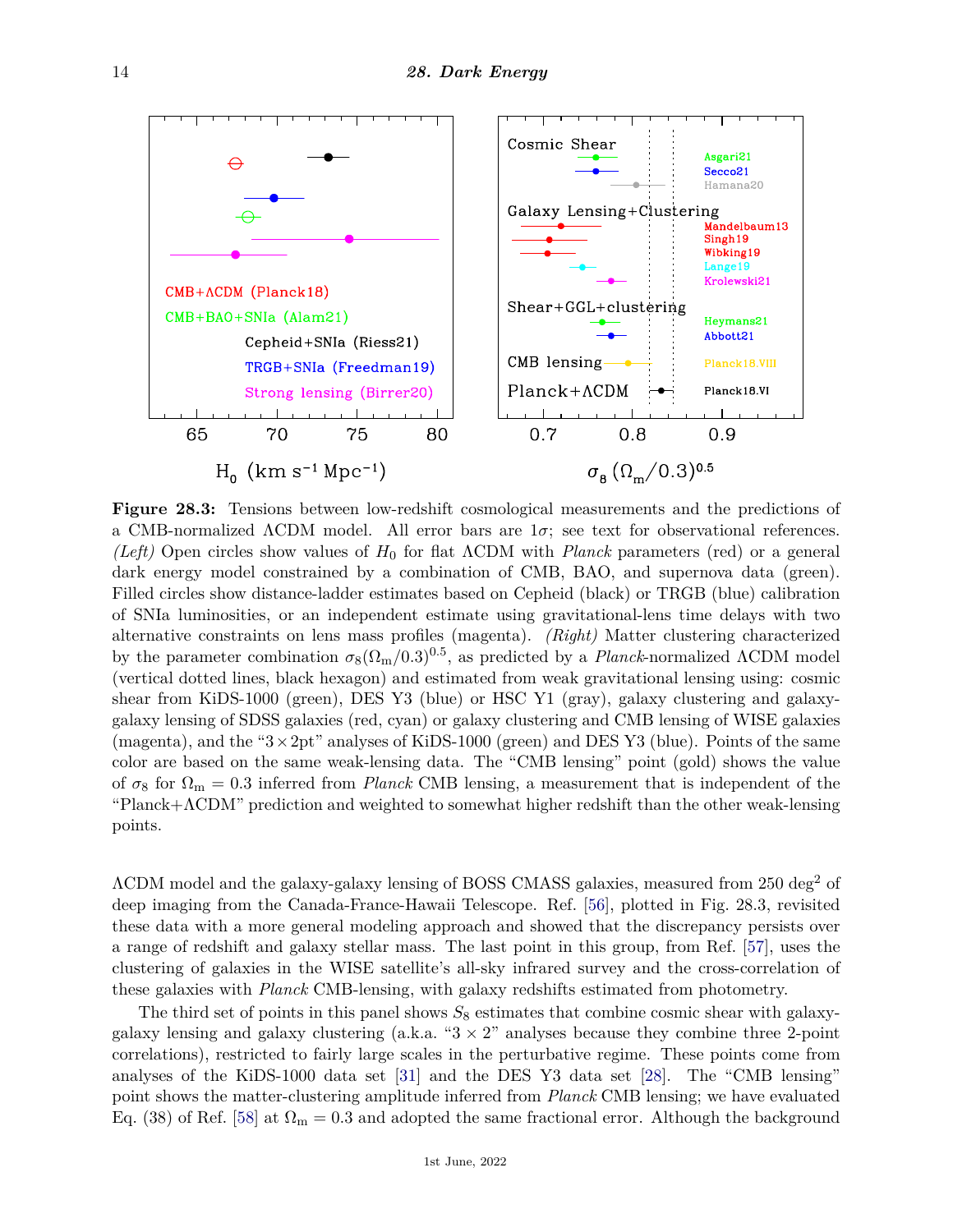being lensed is the CMB, this is still a measurement of low-redshift clustering, albeit with an effective redshift that is higher than that of the other weak lensing analyses. For multipoles  $l > 100$ roughly half of the expected signal comes from structure at  $z < 2$  and nearly all from  $z < 10$  [\[59\]](#page-18-22).

The HSC cosmic shear and *Planck* CMB lensing measurements are both consistent with the *Planck*+ΛCDM prediction at  $\sim 1\sigma$ , and most but not all of the remaining points are individually consistent at ∼ 2*σ*. However, it is clear that the low redshift data prefer a value of *S*<sup>8</sup> below the predicted value. As a simple (but arguably appropriate) characterization of these measurements, we have averaged together estimates from the same weak lensing experiment (*i.e.*, points of the same color), then averaged the values from the seven experiments to obtain the mean estimate  $S_8 = 0.766 \pm 0.012$ , where the quoted uncertainty is simply the dispersion of the seven estimates  $S_8 = 0.766 \pm 0.012$ , where the quoted uncertainty is simply the dispersion of the seven estimates divided by  $\sqrt{N-1} = \sqrt{6}$ . The ~ 8% discrepancy with the predicted  $S_8 = 0.832 \pm 0.013$  is thus statistically significant if we assume that the errors (both statistical and systematic) of each measurement are independent. Using a much more sophisticated approach to data combination, but before the availability of the DES Y3 results, Ref. [\[60\]](#page-18-23) found a slightly higher central value and slightly tighter error bar,  $S_8 = 0.7769 \pm 0.0095$ . However, common systematics might affect multiple weak lensing measurements, and any downward revision of the *Planck*+ΛCDM central value would weaken the tension.

In the two years since the last edition of this *Review*, the precision and systematics tests of the weak lensing measurements have improved significantly. The evidence for a discrepancy between the predicted and inferred values of *S*<sup>8</sup> has not become obviously stronger or obviously weaker as a result of these improvements. It remains possible that the tension seen in Fig. 28.3 represents a true deviation between the clustering growth extrapolated forward from the early Universe and the clustering of matter at late times. Because the expansion history is well constrained by BAO and SN data, it is difficult to change low-redshift matter clustering by simply changing the equation of state of dark energy. Instead, a deviation between predicted and observed clustering might point towards modified gravity, decaying dark matter, or coupling between dark matter and dark energy.

Final results from KiDS, DES, and HSC may clarify this situation over the next two years. Cluster weak lensing from the same surveys can achieve  $S_8$  constraints with comparable statistical power, though systematic biases associated with cluster selection have thus far been a limiting factor. CMB lensing constraints will improve with higher angular resolution data from the South Pole Telescope and the Atacama Cosmology Telescope and their successors. The DESI survey will soon allow the first RSD-based measurements of structure growth at the  $1-2\%$  level, providing an entirely distinct route to probe the clustering tension hinted at by weak lensing data.

#### **28.5 Summary and Outlook**

Figure 28.2 focuses on model parameter constraints, but to describe the observational situation it is more useful to characterize the precision, redshift range, and systematic uncertainties of the basic expansion and growth measurements. At present, supernova surveys constrain distance ratios at the 1–2% level in redshift bins of width ∆*z* = 0*.*1 out to *z* ≈ 0*.*8, with larger but still interesting error bars out to  $z \approx 1.3$ . Estimated systematic uncertainties are comparable to statistical uncertainties and include effects of photometric calibration, dust reddening, host-galaxy correlations, and possible evolution of the SN population. BAO surveys have measured the angular diameter distance  $D_{A,c}(z)$ and the expansion rate  $H(z)$  over the range  $0 < z < 2.5$ , calibrated to absolute units using the CMB-based value of the sound horizon  $r_s$ . For  $D_{A,c}(z)$ , the final analyses of BOSS/eBOSS achieve precision of 1*.*6–1*.*8% in three overlapping redshift bins from luminous galaxies at *z* = 0*.*2−1*.*0, 2.6% from quasars at  $z \approx 1.5$ , and 2.9% from the Lyman- $\alpha$  forest at  $z \approx 2.3$ . For  $H(z)$ , the precision at the same redshifts is 2*.*6–3*.*0%, 4.1%, and 2.1%, respectively. SDSS, DES, KiDS, and HSC have used combinations of weak lensing and galaxy clustering to measure the parameter combination  $S_8$  =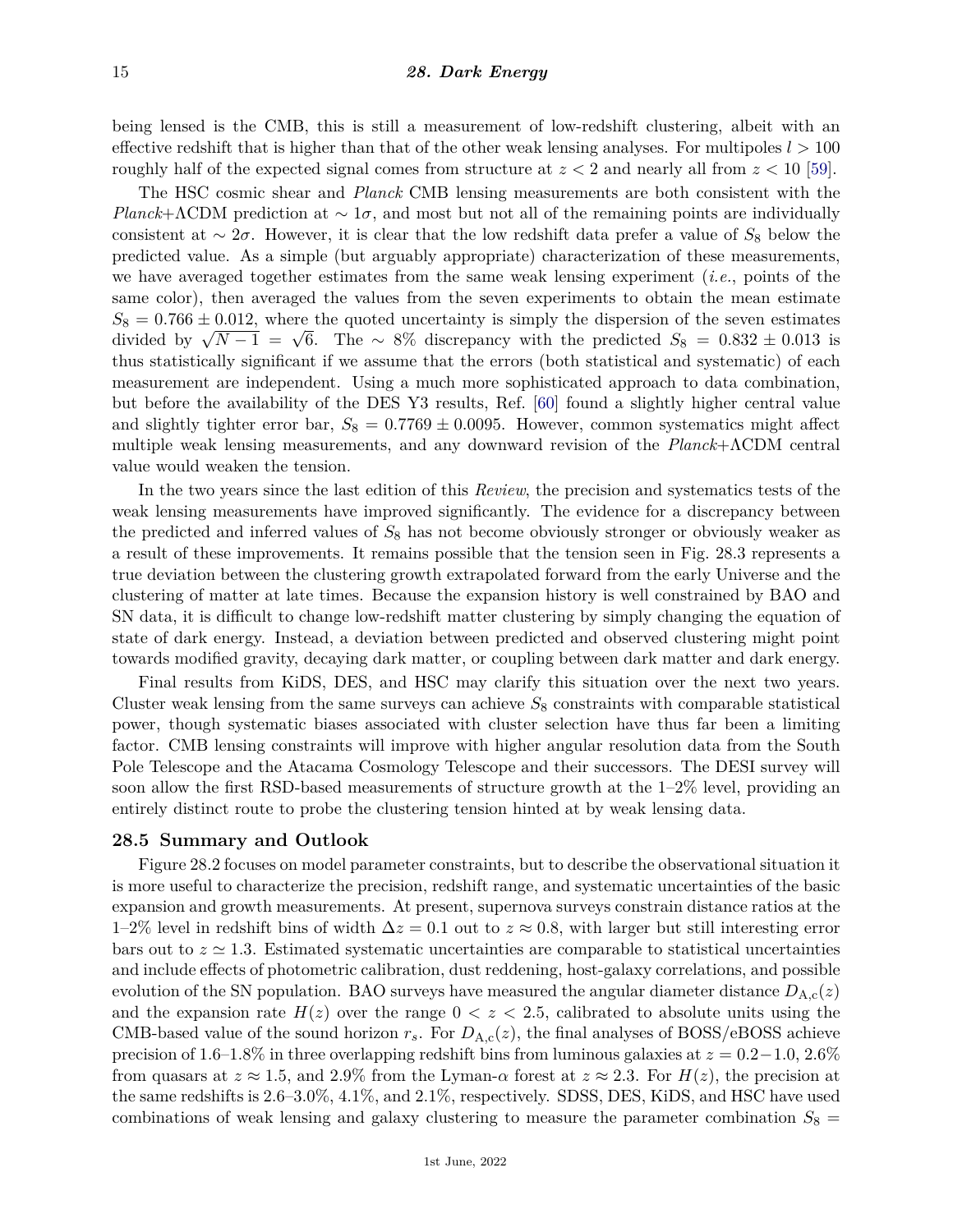$\sigma_8(\Omega_{\rm m}/0.3)^{0.5}$  with estimated precision of 2-4%, and the cross-correlation of WISE galaxies with *Planck* CMB lensing achieves similar precision. These estimates account for identified systematic uncertainties, but the measurements and modeling are challenging, and it is possible that the systematics are underestimated. Our simple average of these measurements, treating them as independent and using their dispersion as an empirical estimate of uncertainty, yields an error on the mean of 1.5%. The statistical power of these weak lensing surveys is concentrated at *z* ≈ 0.2 − 0.8, and they provide useful constraints at lower precision on redshift evolution over this range and on individual values of  $\Omega_{\rm m}$  and  $\sigma_8$ . RSD measurements constrain the similar parameter combination  $f(z)\sigma_8(z)$ , but they do not yet have precision competitive with that of weak lensing measurements. Distance-ladder estimates of  $H_0$  now span a small range, using overlapping data but distinct treatments of key steps; individual studies quote uncertainties of 2–3%, with similar statistical and systematic contributions.

*Planck* data and higher resolution ground-based experiments now measure CMB anisotropies with exquisite precision; for example, CMB measurements now constrain the physical size of the BAO sound horizon to 0.2% and the angular scale of the sound horizon to 0*.*01%. A flat ΛCDM model with standard radiation and neutrino content can fit the CMB data and the BAO and SN distance measurements to within their estimated uncertainties. The value of *H*<sup>0</sup> implied by this model disagrees with recent Cepheid+SNIa distance-ladder measurements of  $H_0$  at a  $\sim 4\sigma$  level. This disagreement persists in models that allow non-zero curvature and low redshift evolution of *w*(*z*), provided one assumes standard pre-recombination physics to compute the sound horizon *rs*. The discrepancy could reflect underestimated systematic uncertainties in the Cepheid-based  $H_0$ estimate, or it could be a sign of new physics in the early Universe that rescales *rs*. Over the next few years, improved parallax data from *HST* and *Gaia*, discovery of new SNIa in nearby galaxies, and observing programs on the *James Webb Space Telescope* (*JWST*) should allow further improvements and systematics checks in the Cepheid distance ladder. It will be equally important to bring the TRGB calibration method to a comparable level of precision and systematics control, and to understand any differences between the Cepheid and TRGB distance scales. Strong lensing time delays and gravitational wave standard sirens may provide useful independent tests if their systematic uncertainties can be sufficiently well controlled. Improving measurements of the CMB damping tail from ground-based experiments will provide increasingly strong constraints on resolutions of the  $H_0$ -tension that invoke novel pre-recombination physics.

Extrapolating forward from the CMB anisotropies measured by *Planck* implies a low redshift value of *S*<sup>8</sup> that is higher than recent direct estimates from weak gravitational lensing and galaxy clustering. Comparing the Planck central value to the simple average of recent experiments dis cussed in §28.4 implies a difference of 8.6%:  $S_8 = 0.832 \pm 0.013$  vs.  $S_8 = 0.766 \pm 0.012$ . This disagreement could reflect a common systematic that biases several of the weak lensing analyses in the same direction, and it would be weakened if the *Planck S*<sup>8</sup> value were high because of an unlucky statistical fluctuation or a residual systematic. If real, this discrepancy could point towards modified gravity, decaying dark matter, or coupling between dark matter and dark energy.

Analyses of the final (6-year) DES data could plausibly achieve a factor of two or more improvement on current uncertainties, along with more stringent internal cross-checks, from a combination of deeper imaging, improved weak lensing calibration, and modeling that exploits measurements in the non-linear clustering regime. The final KiDS and HSC data sets will be smaller than DES, but still large enough to achieve competitive precision with independent observations and analyses. Higher signal-to-noise CMB lensing maps cross-correlated with galaxies will provide independent tests that avoid some of the systematic uncertainties of optical weak lensing. Collectively these efforts could achieve an unambiguous determination of the amplitude of low redshift matter clustering at the 1–2% level.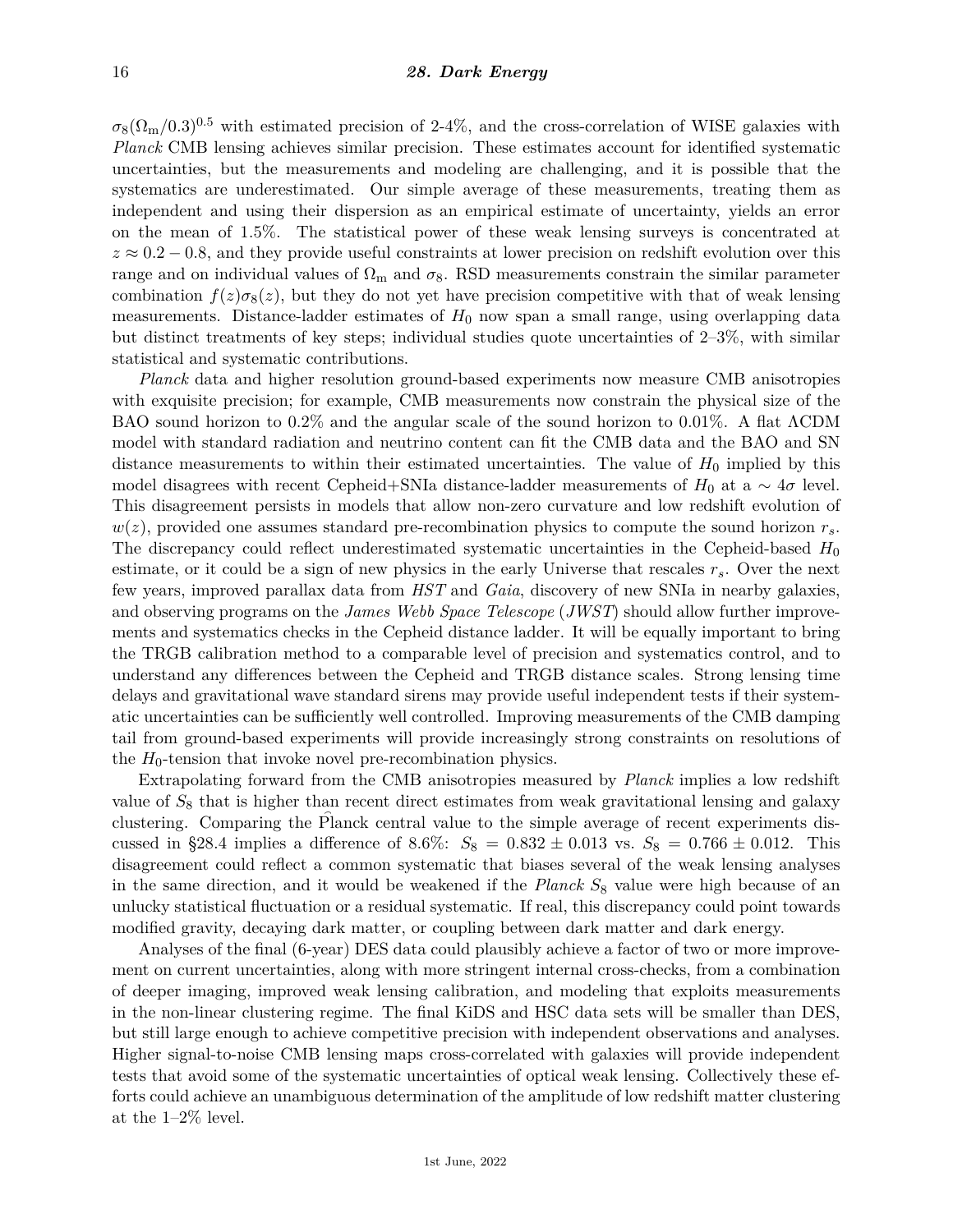The DESI galaxy redshift survey will soon exceed the size of the existing SDSS and BOSS/e-BOSS surveys, ultimately by a factor of  $\sim$  10. DESI will enable high precision BAO measurements of expansion history at  $z \approx 0.7$ –1.4 and, for the first time, percent-level measurements of structure growth through RSD. Cross-correlation of DESI galaxies with cosmic shear or CMB lensing maps will achieve high precision while sidestepping many of the systematics that affect pure imaging surveys. Precise BAO and RSD measurements at higher redshifts will come from DESI Lyman-*α* forest maps and the HETDEX and Subaru PFS galaxy surveys. The BAO measurements will complement increasingly precise measurements of the relative distance scale at *z <* 1 from the DES photometric supernova sample and from improved local supernova samples (*z <* 0*.*1) that provide a low-redshift anchor. Large galaxy samples will also enable more powerful applications of the Alcock-Paczynski effect and parameter measurements based on voids or higher order clustering statistics.

The next five years will see another major leap in observational capabilities with the advent of LSST, *Euclid*, and *Roman*. LSST will be the ultimate ground-based optical weak-lensing experiment, measuring several billion galaxy shapes over 20,000 deg<sup>2</sup> of the southern hemisphere sky, and it will detect and monitor many thousands of SNe per year. *Euclid* and *Roman* also have weak lensing as a primary science goal, taking advantage of the high angular resolution and extremely stable image quality achievable from space. Both missions plan large spectroscopic galaxy surveys, which will provide better sampling at high redshifts than DESI or PFS because of the lower infrared sky background above the atmosphere. *Roman* is also designed to carry out what should be the ultimate supernova cosmology experiment, with deep, high resolution, near-IR observations and the stable calibration achievable with a space platform. The 2020s will also see dramatic advances in CMB lensing from the Simons Observatory and, potentially, CMB-S4 and/or a space-based probe; cross-correlation with galaxy surveys allows precise tomographic measurements of clustering as a function of redshift.

If the anomalies suggested in Fig. 28.3 are real, then the experiments of the 2020s will map out their redshift, scale, and environment dependence in great detail, providing detailed empirical constraints on dynamical dark energy or modified gravity models. If these tensions dissipate with improved measurements, then the experiments of the 2020s will achieve much more stringent tests of the ΛCDM paradigm, with the potential to reveal deviations that are still within the statistical uncertainties of current data. The critical clue to the origin of cosmic acceleration could also come from a surprising direction, such as laboratory, solar-system, or gravitational wave tests that challenge GR, time variation of fundamental "constants," or anomalous behavior of gravity in some astronomical environments. Experimental advances along these multiple axes could confirm today's relatively simple, but frustratingly incomplete, "standard model" of cosmology, or they could force yet another radical revision in our understanding of energy, or gravity, or the spacetime structure of the Universe.

### <span id="page-16-0"></span>*References*

- <span id="page-16-1"></span>[1] A. Einstein, Sitzungsber. Preuss. Akad. Wiss. Berlin (Math. Phys.), 142 (1917).
- [2] Ya. B. Zel'dovich, A. Krasinski and Ya. B. Zeldovich, [Sov. Phys. Usp.](http://doi.org/10.1007/s10714-008-0624-6) **11**[, 381](http://doi.org/10.1007/s10714-008-0624-6) (1968), [Gen. Rel. Grav.40,1557(2008); Usp. Fiz. Nauk95,209(1968)].
- <span id="page-16-2"></span>[3] A. Friedman, [Z. Phys.](http://doi.org/10.1007/BF01332580) **10**[, 377](http://doi.org/10.1007/BF01332580) (1922), [Gen. Rel. Grav.31,1991(1999)].
- <span id="page-16-3"></span>[4] G. Lemaître, Annales de la Societe Scietifique de Bruxelles **47**, 49 (1927).
- <span id="page-16-5"></span><span id="page-16-4"></span>[5] E. Hubble, [Proc. Nat. Acad. Sci.](http://doi.org/10.1073/pnas.15.3.168) **15**[, 168](http://doi.org/10.1073/pnas.15.3.168) (1929).
- <span id="page-16-6"></span>[6] A. Einstein and W. de Sitter, [Proc. Nat. Acad. Sci.](http://doi.org/10.1073/pnas.18.3.213) **18**[, 213](http://doi.org/10.1073/pnas.18.3.213) (1932).
- [7] For background and definitions, see Big-Bang Cosmology Sec. 22 of this *Review*.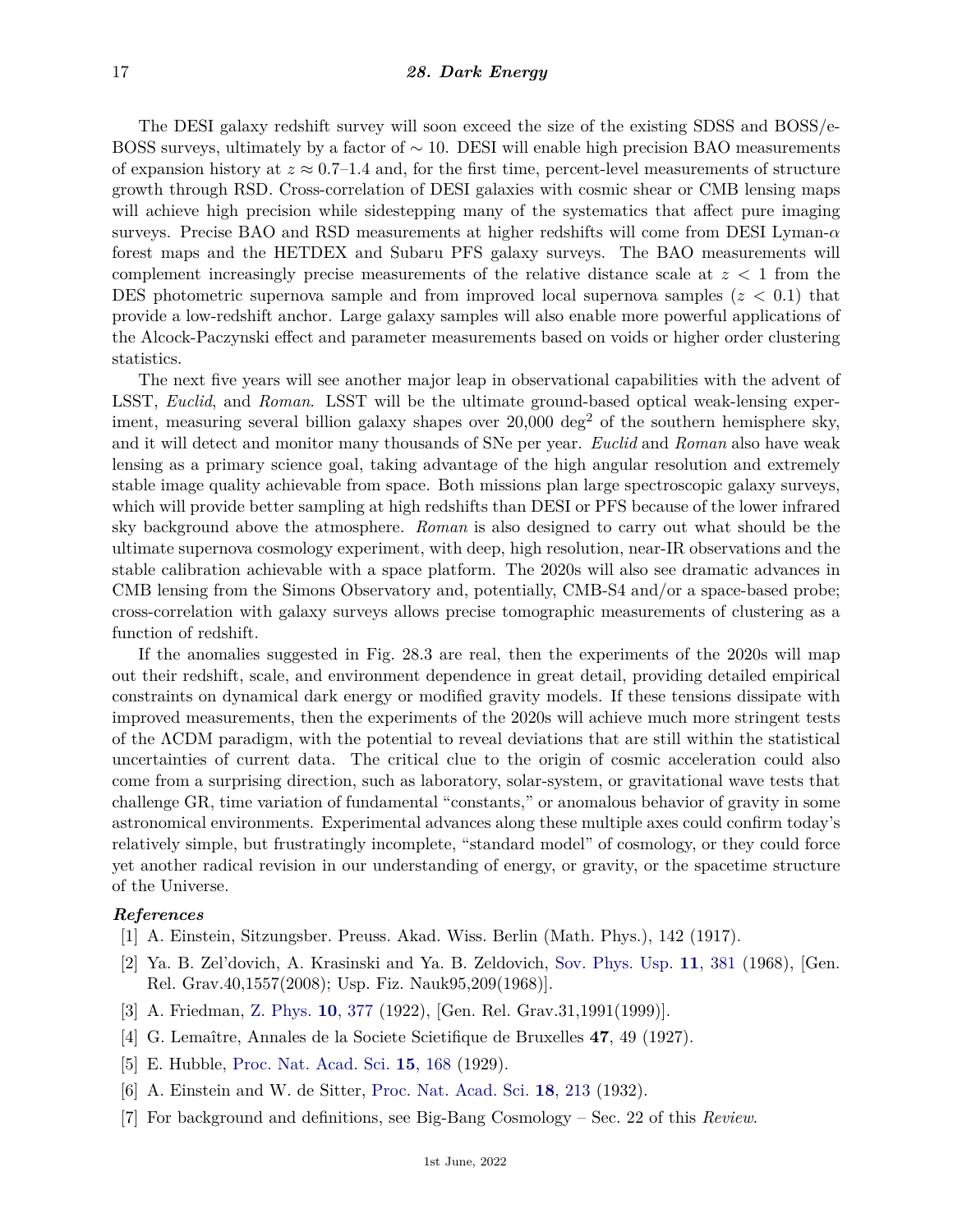- <span id="page-17-0"></span>[8] A. G. Riess *et al.* (Supernova Search Team), [Astron. J.](http://doi.org/10.1086/300499) **116**[, 1009](http://doi.org/10.1086/300499) (1998), [\[arXiv:astro](https://arxiv.org/abs/astro-ph/9805201)[ph/9805201\].](https://arxiv.org/abs/astro-ph/9805201)
- <span id="page-17-1"></span>[9] S. Perlmutter *et al.* (Supernova Cosmology Project), [Astrophys. J.](http://doi.org/10.1086/307221) **517**[, 565](http://doi.org/10.1086/307221) (1999), [\[arXiv:astro-ph/9812133\].](https://arxiv.org/abs/astro-ph/9812133)
- <span id="page-17-2"></span>[10] P. de Bernardis *et al.* (Boomerang), [Nature](http://doi.org/10.1038/35010035) **404**[, 955](http://doi.org/10.1038/35010035) (2000), [\[arXiv:astro-ph/0004404\].](https://arxiv.org/abs/astro-ph/0004404)
- <span id="page-17-3"></span>[11] S. Hanany *et al.*, [Astrophys. J.](http://doi.org/10.1086/317322) **545**[, L5](http://doi.org/10.1086/317322) (2000), [\[arXiv:astro-ph/0005123\].](https://arxiv.org/abs/astro-ph/0005123)
- <span id="page-17-4"></span>[12] D. H. Weinberg *et al.*, [Phys. Rept.](http://doi.org/10.1016/j.physrep.2013.05.001) **[530](http://doi.org/10.1016/j.physrep.2013.05.001)**, 87 (2013), [\[arXiv:1201.2434\].](https://arxiv.org/abs/1201.2434)
- <span id="page-17-5"></span>[13] C. Wetterich, [Nucl. Phys.](http://doi.org/10.1016/0550-3213(88)90193-9) **[B302](http://doi.org/10.1016/0550-3213(88)90193-9)**, 668 (1988), [\[arXiv:1711.03844\].](https://arxiv.org/abs/1711.03844)
- <span id="page-17-6"></span>[14] A. Joyce *et al.*, [Phys. Rept.](http://doi.org/10.1016/j.physrep.2014.12.002) **[568](http://doi.org/10.1016/j.physrep.2014.12.002)**, 1 (2015), [\[arXiv:1407.0059\].](https://arxiv.org/abs/1407.0059)
- <span id="page-17-7"></span>[15] S. M. Carroll *et al.*, [Phys. Rev.](http://doi.org/10.1103/PhysRevD.70.043528) **D70**[, 043528](http://doi.org/10.1103/PhysRevD.70.043528) (2004), [\[arXiv:astro-ph/0306438\].](https://arxiv.org/abs/astro-ph/0306438)
- <span id="page-17-8"></span>[16] G. R. Dvali, G. Gabadadze and M. Porrati, [Phys. Lett.](http://doi.org/10.1016/S0370-2693(00)00669-9) **[B485](http://doi.org/10.1016/S0370-2693(00)00669-9)**, 208 (2000), [\[hep-th/0005016\].](https://arxiv.org/abs/hep-th/0005016)
- <span id="page-17-9"></span>[17] C.M. Will, Living Reviews in Relativity, **9**, 3 (2006). See also the chapter on Experimental Tests of Gravitational Theory — in this *Review*.
- <span id="page-17-10"></span>[18] J. Wang, L. Hui and J. Khoury, [Phys. Rev. Lett.](http://doi.org/10.1103/PhysRevLett.109.241301) **109**[, 241301](http://doi.org/10.1103/PhysRevLett.109.241301) (2012), [\[arXiv:1208.4612\].](https://arxiv.org/abs/1208.4612)
- <span id="page-17-11"></span>[19] M. Fairbairn and A. Goobar, [Phys. Lett.](http://doi.org/10.1016/j.physletb.2006.07.048) **[B642](http://doi.org/10.1016/j.physletb.2006.07.048)**, 432 (2006), [\[arXiv:astro-ph/0511029\];](https://arxiv.org/abs/astro-ph/0511029) Y.- S. Song, I. Sawicki and W. Hu, [Phys. Rev.](http://doi.org/10.1103/PhysRevD.75.064003) **D75**[, 064003](http://doi.org/10.1103/PhysRevD.75.064003) (2007), [\[arXiv:astro-ph/0606286\];](https://arxiv.org/abs/astro-ph/0606286) C. Blake *et al.*, [Mon. Not. Roy. Astron. Soc.](http://doi.org/10.1111/j.1365-2966.2011.18903.x) **415**[, 2876](http://doi.org/10.1111/j.1365-2966.2011.18903.x) (2011), [\[arXiv:1104.2948\].](https://arxiv.org/abs/1104.2948)
- <span id="page-17-12"></span>[20] T. Baker *et al.*, [Phys. Rev. Lett.](http://doi.org/10.1103/PhysRevLett.119.251301) **119**[, 25, 251301](http://doi.org/10.1103/PhysRevLett.119.251301) (2017), [\[arXiv:1710.06394\].](https://arxiv.org/abs/1710.06394)
- <span id="page-17-13"></span>[21] E. V. Linder, [Phys. Rev.](http://doi.org/10.1103/PhysRevD.72.043529) **D72**[, 043529](http://doi.org/10.1103/PhysRevD.72.043529) (2005), [\[arXiv:astro-ph/0507263\].](https://arxiv.org/abs/astro-ph/0507263)
- <span id="page-17-14"></span>[22] This is essentially the FoM proposed in the Dark Energy Task Force (DETF) report, A. Albrecht *et al.*, astro-ph/0609591,though they based their FoM on the area of the 95 in the  $w_0 - w_a$  plane.
- <span id="page-17-15"></span>[23] T. Baker *et al.*, [Rev. Mod. Phys.](http://doi.org/10.1103/RevModPhys.93.015003) **93**[, 1, 015003](http://doi.org/10.1103/RevModPhys.93.015003) (2021), [\[arXiv:1908.03430\].](https://arxiv.org/abs/1908.03430)
- <span id="page-17-16"></span>[24] For high accuracy, the impact of acoustic oscillations must be computed with a full Boltzmann code, but the simple integral for *r*<sup>s</sup> captures the essential physics and the scaling with cosmological parameters.
- <span id="page-17-17"></span>[25] R. A. Sunyaev and Ya. B. Zeldovich, Astrophys. Space Sci. **7**, 3 (1970).
- <span id="page-17-18"></span>[26] C. Alcock and B. Paczynski, [Nature](http://doi.org/10.1038/281358a0) **281**[, 358](http://doi.org/10.1038/281358a0) (1979).
- <span id="page-17-19"></span>[27] D. Weinberg *et al.* (2013), [\[arXiv:1309.5380\].](https://arxiv.org/abs/1309.5380)
- <span id="page-17-20"></span>[28] T. M. C. Abbott *et al.* (DES) (2021), [\[arXiv:2105.13549\].](https://arxiv.org/abs/2105.13549)
- <span id="page-17-21"></span>[29] T. M. C. Abbott *et al.* (DES), [Astrophys. J.](http://doi.org/10.3847/2041-8213/ab04fa) **872**[, 2, L30](http://doi.org/10.3847/2041-8213/ab04fa) (2019), [\[arXiv:1811.02374\].](https://arxiv.org/abs/1811.02374)
- <span id="page-17-22"></span>[30] M. Asgari *et al.* (KiDS), [Astron. Astrophys.](http://doi.org/10.1051/0004-6361/202039070) **645**[, A104](http://doi.org/10.1051/0004-6361/202039070) (2021), [\[arXiv:2007.15633\].](https://arxiv.org/abs/2007.15633)
- <span id="page-17-23"></span>[31] C. Heymans *et al.*, [Astron. Astrophys.](http://doi.org/10.1051/0004-6361/202039063) **646**[, A140](http://doi.org/10.1051/0004-6361/202039063) (2021), [\[arXiv:2007.15632\].](https://arxiv.org/abs/2007.15632)
- <span id="page-17-24"></span>[32] C. Hikage *et al.* (HSC), [Publ. Astron. Soc. Jap.](http://doi.org/10.1093/pasj/psz010) **71**[, 2, Publications of the Astronomical](http://doi.org/10.1093/pasj/psz010) [Society of Japan, Volume 71, Issue 2, April 2019, 43, https://doi.org/10.1093/pasj/psz010](http://doi.org/10.1093/pasj/psz010) (2019), [\[arXiv:1809.09148\].](https://arxiv.org/abs/1809.09148)
- <span id="page-17-25"></span>[33] T. Hamana *et al.*, [Publ. Astron. Soc. Jap.](http://doi.org/10.1093/pasj/psz138) **72**[, 1, Publications of the Astronomical Society of](http://doi.org/10.1093/pasj/psz138) [Japan, Volume 72, Issue 1, February 2020, 16, https://doi.org/10.1093/pasj/psz138](http://doi.org/10.1093/pasj/psz138) (2020), [\[arXiv:1906.06041\].](https://arxiv.org/abs/1906.06041)
- <span id="page-17-27"></span><span id="page-17-26"></span>[34] B. Jain *et al.* (2015), [\[arXiv:1501.07897\].](https://arxiv.org/abs/1501.07897)
- [35] W. L. Freedman *et al.* (HST), [Astrophys. J.](http://doi.org/10.1086/320638) **[553](http://doi.org/10.1086/320638)**, 47 (2001), [\[arXiv:astro-ph/0012376\].](https://arxiv.org/abs/astro-ph/0012376)
- <span id="page-17-28"></span>[36] N. Aghanim *et al.* (Planck) (2018), [\[arXiv:1807.06209\].](https://arxiv.org/abs/1807.06209)